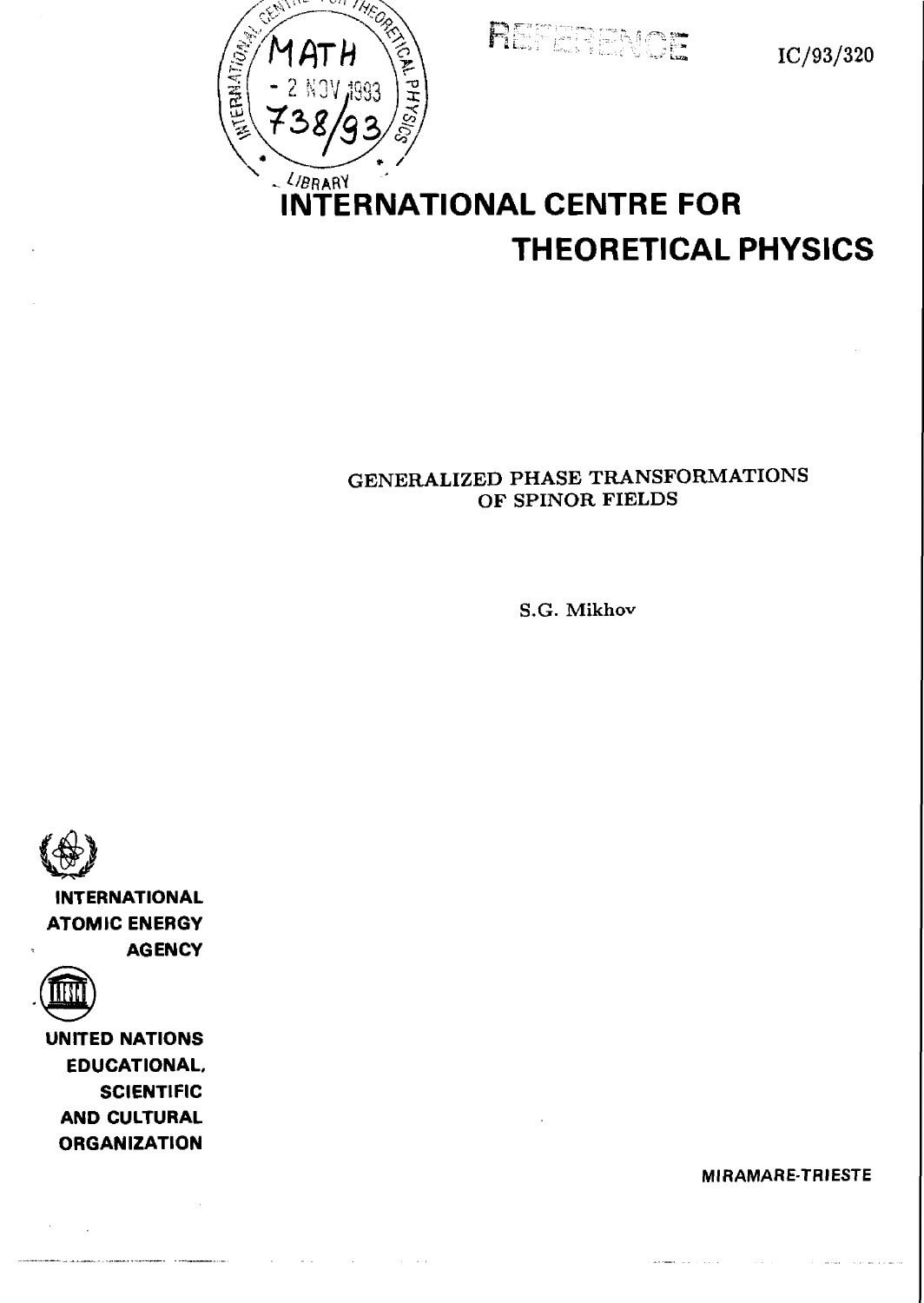l,  $\hat{\mathbf{r}}$  $\frac{1}{2}$  $\frac{1}{2}$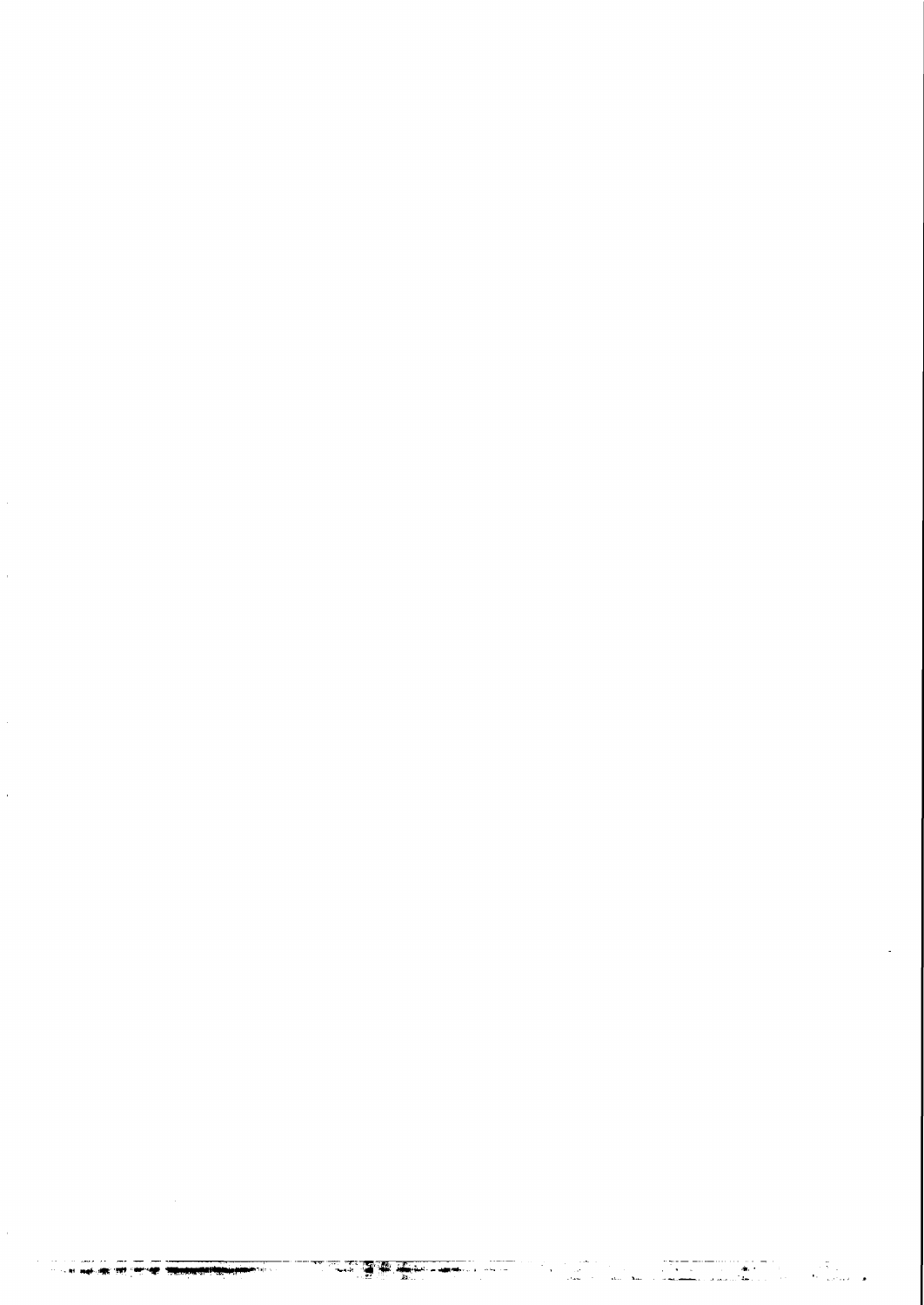#### International Atomic Energy Agency and United Nations Educational Scientific and Cultural Organization INTERNATIONAL CENTRE FOR THEORETICAL PHYSICS

#### **GENERALIZED PHASE TRANSFORMATIONS OF SPINOR FIELDS**

S.G. Mikhov  *l* International Centre for Theoretical Physics, Trieste, Italy.

#### ABSTRACT

In this paper some generalized four parameter phase transformations of a Dirac spinor are considered. It is shown that a corresponding compensating transformation of the electromagnetic field which restores the invariance of the Dirac-Maxwell equation might exist, provided some consistency conditions are satisfied by the parameters of the transformations. These transformations are used further to consider the Maxwell equations under the assumption that a Bosonization takes place. Only one of the considered cases proves to have a solution (the other cases show to be trivial) which although unphysical is obtained explicitly.

### MIRAMARE - TRIESTE September 1993

<sup>&</sup>lt;sup>1</sup>On leave of absence from: Institute of Nu lear Research and Nuclear Energy, Bulgarian Academy of Sciences, bul. Tsarigradsko Shausse 72, Sofia 1784, Bulgaria.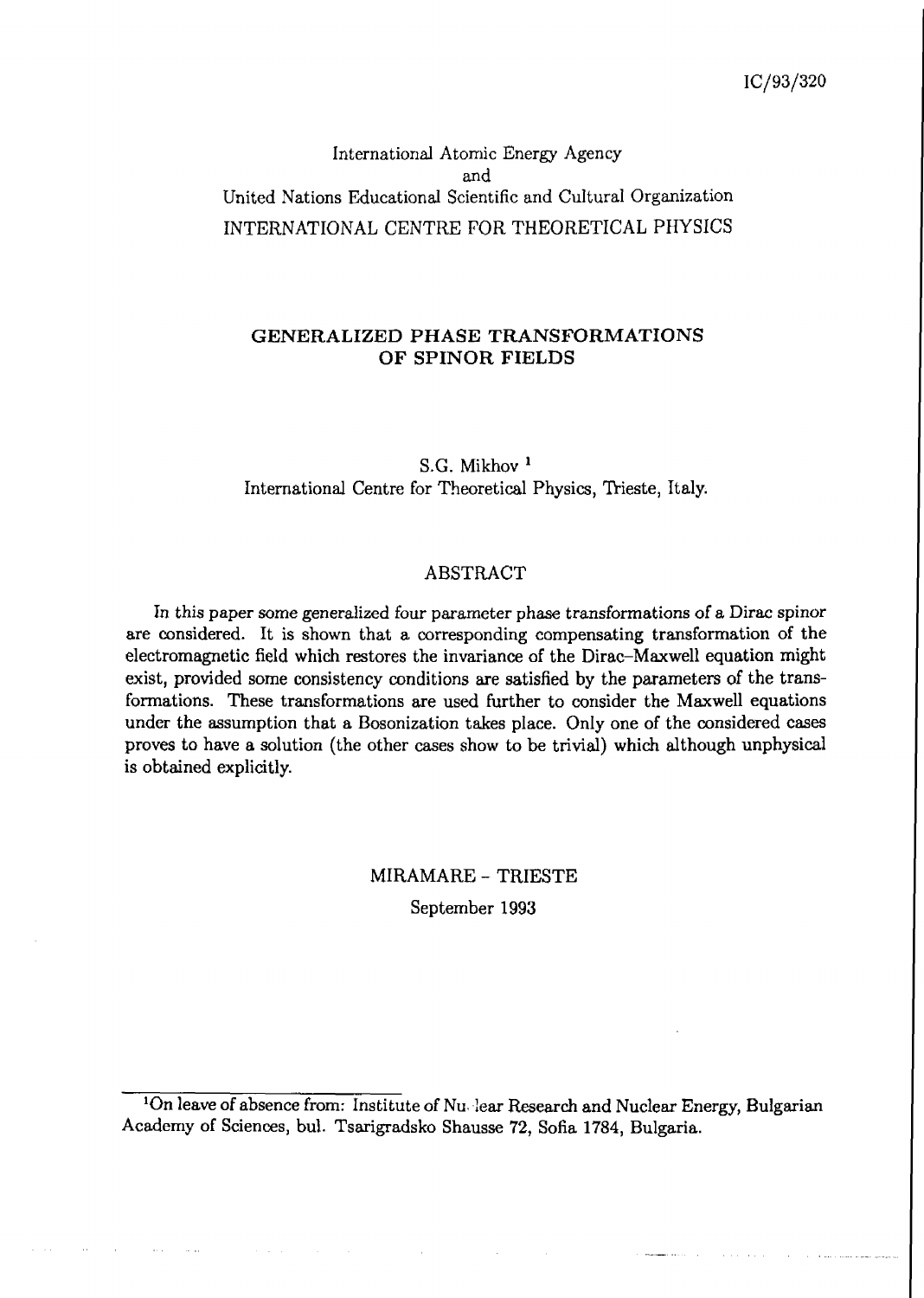## 1 Introduction

In this paper we would like to point on the possible invariance of the classical Dirac-Maxwell spinor equation under the action of four-parameter Abelian local phase transformations. These transformations must generalize the usual  $U(1)$  local gauge transformations of spinor electrodynamics in a sense that they should not only alter the mutual phase of all four spinor components, but also reflect on the phases of these components  $s$ eparately. As a result the corresponding generalized "gauge" transformation of the electromagnetic field shall contain terms that do not keep invariant the electromagnetic field strength tensor unlike the usual gauge invariance.

These generalized phase transformations of the spinor field will have the form

$$
\Psi'(x) = \Phi(x)v(x),\tag{1}
$$

where  $\Phi(x) \in GL(4, C)/GL(4, R)$  (in general) is the phase matrix, while  $\psi(x)$  and  $\Psi'(x)$ are classical, i.e commuting Dirac spinors. This formula was used in paper [1] to introduce a polar decomposition of a Dirac spinor by setting  $\psi(x)$  to be a free Majorana spinor rather than a Dirac one. The latter proved to be usefull in combination with the Bose ansatz **(i.e. making the free** Majorana spinor to be a constant). Thus an exact solution of the equations of classical spinor electrodynamics was obtained in paper [2].

It **seems** however that the solution obtained is neither due to the polar decomposition, nor to **the** Bosonization, but rather to the phase matrix itself. The reason is that in a sense it **can** be considered (just formally) as an analogue of the nonlinear operator, which was introduced in the papers of Flato, Simon. Pinczon and Taflin [3][4][5][6] in order to factorize **the** solution of a nonlinear equation as a product of this nonlinear operator and **a field representing** the initial conditions (not necessarily the free field initial conditions). **All this is motivating** us **to** consider such generalized phase transformations.

**The fact that** we will consider classical spinor fields should not be confusing. Indeed **even in quantum** theory the quantized spinor field is represented as a sum of products of **the** creation (annihilation) operators, which are the anticommuting quantities, **and the polarization functions** (the spin-state functions). The latter functions are in fact classical spinors and carry the essential information on the spin state and the Lorentz **transformation** properties. From that, point of view our construction can be used **in** the **quantized theory** too.

**For our purposes** it is convenient to represent the Dirac spinor as a sum of a real **and imaginary parts**

$$
\psi(x) = \chi(x) + i\eta(x),\tag{2}
$$

 $\mathbf{v}$ 

 $40 - 20$ 

(b) 24 - 14 - 199 PASSAGE SECTION THE

where  $\chi(x)$  and  $\eta(x)$  are two Majorana (i.e. real) spinors. The reason is that the calculations are extremely simplified if a specific, based on the properties of the classical **Majorana** spinors, representation of the *gl(4.C)* algebra is used (see [7]). The main features of ti.is representation shall be briefly sketched in section 2.

In section 3 we shall discuss the generalized phase transformations of spinors in connection to the classical Dirac-Maxwell spinor equation. We shall show that these transformations split that equation into an algebraic system, which determines the compensating transformation of the electromagnetic field (thus restoring the invariance), and a system of differential conditions (in general nonlinear) on the par meters of the phase transformation, which keeps the information on the initial fields. The latters are the consistency

TT TIMAN TIMA TIMA TIMAN TIMAN TIMA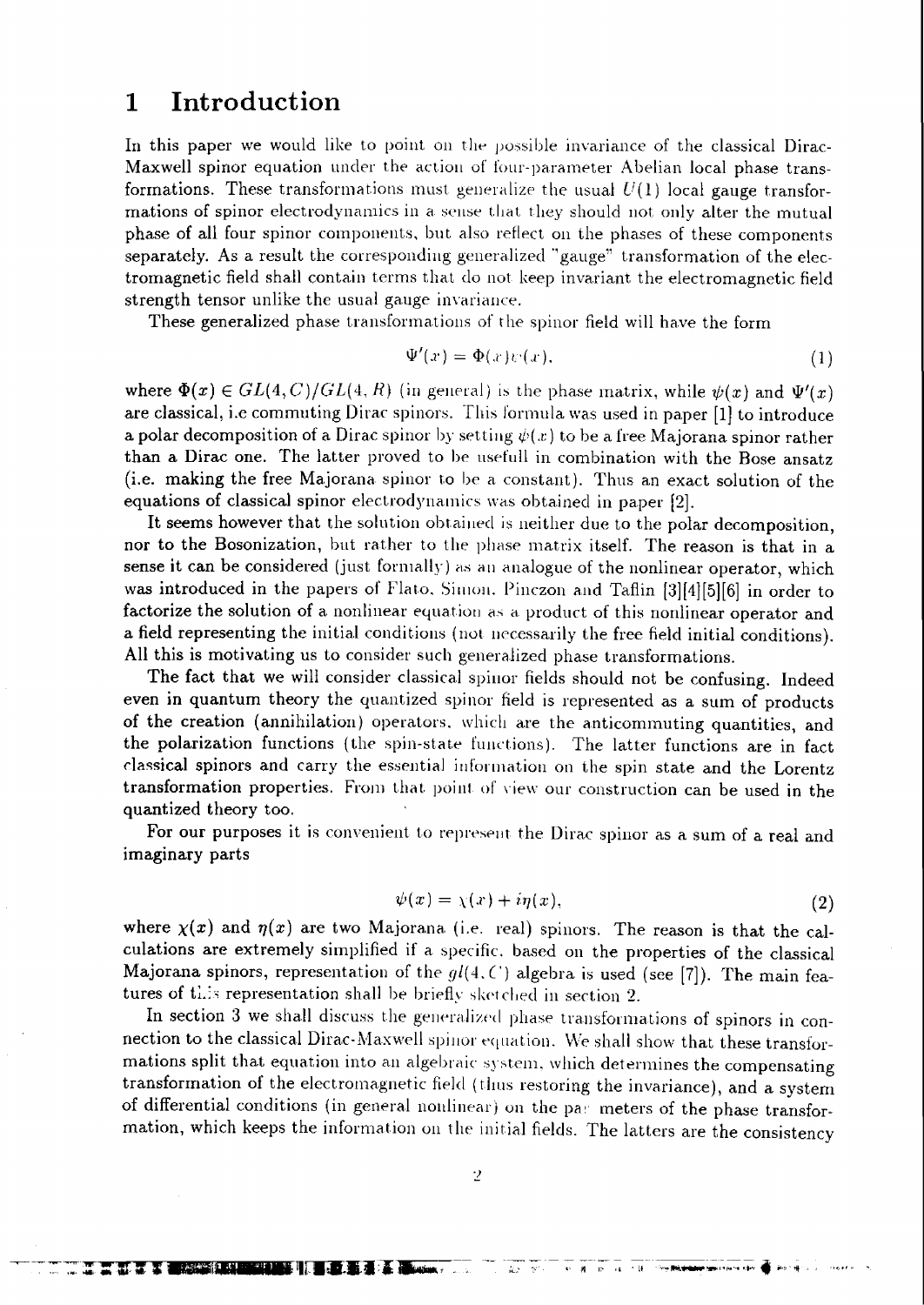conditions for the Dirac-Maxwell equation to *he* invariant under the *generalized* phase transformations.

In section 4 we shall consider very briefly these differential consistency conditions for some particular choice of the initial spinor and electromagnetic fields.

Finally in section 5 we shall consider the Maxwell equation for one particular and rather extreme choice of the initial fields. This case (actually we make use of the Bosonization ansatz) has the advantage that it allows the analysis to be performed to the very end, i.e. to obtain an exact, although unphysical and quite unusual, solution of the whole system of equations.

# 2 A simple representation of the  $ql(4, C)$  algebra in the Majorana spinor space

In what follows the metric is of signature  $g_{\mu\mu} = (+, -, -,-)$  and the Levi-Civita tensor is normalized by the condition  $\varepsilon_{0123} = -\varepsilon^{0123} = -1$ . The  $\gamma$ -matrices are in the Majorana representation (i.e. all imaginary). In that representation  $\gamma^0\gamma^\mu$  and  $\gamma^0\sigma^{\mu\nu}$  are symmetric while  $\gamma^0$ ,  $\gamma^0\gamma^5$  and  $\gamma^0\gamma^\mu\gamma^5$  are antisymmetric.

The representation which we shall use is defined in the Majorana spinor space. For this reason we shall briefly sketch some of the properties of Majorana spinors. A complete basis in that space is given by the spinors  $\chi$ ,  $\eta$ ,  $\chi_5 = \gamma_5 \chi$ , and  $\eta_5 = \gamma_5 \eta$ , provided the first two of them satisfy the condition

$$
\eta \neq (a+b\gamma_5)\chi,\tag{3}
$$

where a and b are real scalar functions<sup>1</sup>. This condition ensures that the following two bilinear forms (scalar and pseudoscalar)

$$
\rho \equiv i \overline{\chi} \eta \qquad \rho_5 \equiv i \overline{\chi} \gamma_5 \eta \tag{4}
$$

cannot both be zero. As we shall see this is enough to provide the completeness of the basis.

Now we shall introduce the vector bilinear forms<sup>2</sup> of  $\chi$  and  $\eta$ 

$$
J_{\mu} = \overline{\chi} \gamma_{\mu} \chi, \quad H_{\mu} = \overline{\chi} \gamma_{\mu} \eta = \overline{\eta} \gamma_{\mu} \chi, \tag{5}
$$

$$
\tilde{J}_{\mu} = \overline{\eta} \gamma_{\mu} \eta, \quad H_{5\mu} = \overline{\chi} \gamma_{\mu} \gamma_5 \eta = -\overline{\eta} \gamma_{\mu} \gamma_5 \chi \tag{6}
$$

and give a brief summary of their properties. Using the Fierz decomposition [8] of the product of two classical (i.e. commuting) spinors in terms of  $\gamma$ -matrices we can see that these four vectors form an orthonormal ligiu-tune tetrad, i.e.

<sup>&</sup>lt;sup>1</sup>Clearly, this is no more than a slight extension of the linear independance condition for the spinor case.

<sup>&</sup>lt;sup>2</sup>The second pair of Majorana spinors  $\chi_5$  and  $\eta_5$  does not add new bilinear forms.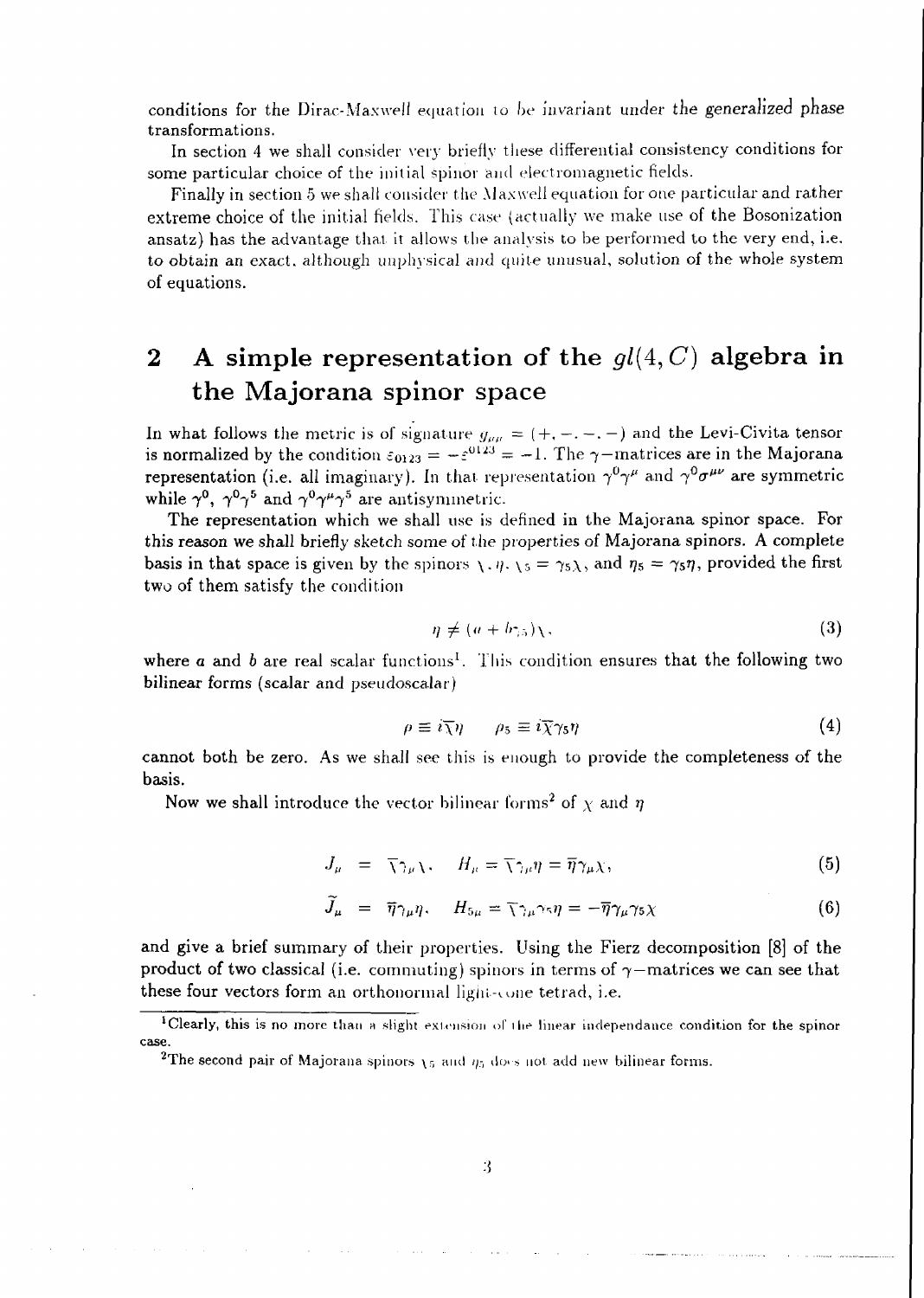$$
J^{\mu}\tilde{J}_{\mu} = J^{\mu}H_{\mu} = J^{\mu}H_{5\mu} = \tilde{J}^{\mu}H_{\mu} = \tilde{J}^{\mu}H_{5\mu} = H^{\mu}H_{5\mu} = 0,
$$
 (7)

$$
J^{\mu}\widetilde{J}_{\mu} = 2R^2, \qquad H^{\mu}H_{\mu} = H^{5\mu}H_{5\mu} = -R^2,
$$
\n(8)

where

$$
R^2 = \rho^2 + \rho_5^2.
$$
 (9)

Similarly we can prove that these vectors satisfy the completeness condition

$$
\frac{1}{2}\{J_{\mu}\tilde{J}_{\nu} + \tilde{J}_{\mu}J_{\nu}\} - H_{\mu}H_{\nu} - H_{5\mu}H_{5\nu} = g_{\mu\nu}R^2.
$$
 (10)

So we see that  $\rho$  and  $\rho$ <sub>5</sub> should not be simultaneously zero, otherwise  $R = 0$  and the two light-cone vectors would be colinear, while  $H<sub>p</sub>$  and  $H<sub>5\mu</sub>$  would be either colinear to the only existing in that case light-cone vector, or zero.

Now we can introduce the normalized vectors

$$
2j_{\mu} = R^{-1}J_{\mu}, \quad \tilde{j}_{\mu} = R^{-1}\tilde{J}_{\mu}, \quad h_{\mu} = R^{-1}H_{\mu}, h_{5\mu} = R^{-1}H_{5\mu}
$$
(11)

and apply again the Fierz formula to obtain the following identities

$$
f\chi = 0, \qquad f\eta = -2ie^{\varphi_5\gamma_5}\chi,\tag{12}
$$

$$
\widetilde{\jmath}\eta = 0, \qquad \widetilde{\jmath}\gamma = 2i\epsilon^{25\gamma_5}\eta. \tag{13}
$$

$$
\mathbf{\#}_{\lambda} = ie^{2s\gamma_5}\lambda, \qquad \mathbf{\#}_{5\lambda} = -ie^{2s\gamma_5}\lambda_5, \tag{14}
$$

$$
\sharp \eta = -ie^{\varphi_5 \gamma_5}, \qquad \sharp_5 = -ie^{\varphi_5 \gamma_5} \eta_5, \tag{15}
$$

where  $\rlap/v = v^{\mu} \gamma_{\mu}$  as usually and the function  $\varphi_{5}$  is defined by

$$
\rho = R\cos\varphi_5 \qquad \rho_5 = R\sin\varphi_5. \tag{16}
$$

Actually, we can always put  $\varphi_5 = 0$  without any loss of generality. Indeed, consider the transformations

$$
\chi \to \chi' = e^{-\frac{1}{2}\varphi_5\gamma_5}\chi, \quad \eta \to \eta' = e^{-\frac{1}{2}\varphi_5\gamma_5}\eta.
$$

Clearly, these transformations keep the vector bilinear forms invariant and act on *p* and  $\rho_5$  only, i.e.

$$
\rho \to \rho' = R, \quad \rho_5 \to \rho'_5 = 0.
$$

In what follows we shall consider  $\varphi_5 = 0$  for simplicity.

Now it is clear from the completeness condition  $(10)$  and the normalization condition (11) that  $\gamma_{\mu}$  can be represented in the form

$$
\gamma_{\mu} = \frac{1}{2} \left[ j_{\mu} \; \widetilde{J} + \widetilde{j}_{\mu} \; j \right] - h_{\mu} \; \cancel{\kappa} - h_{5\mu} \; \cancel{\kappa}_{5}.
$$
 (17)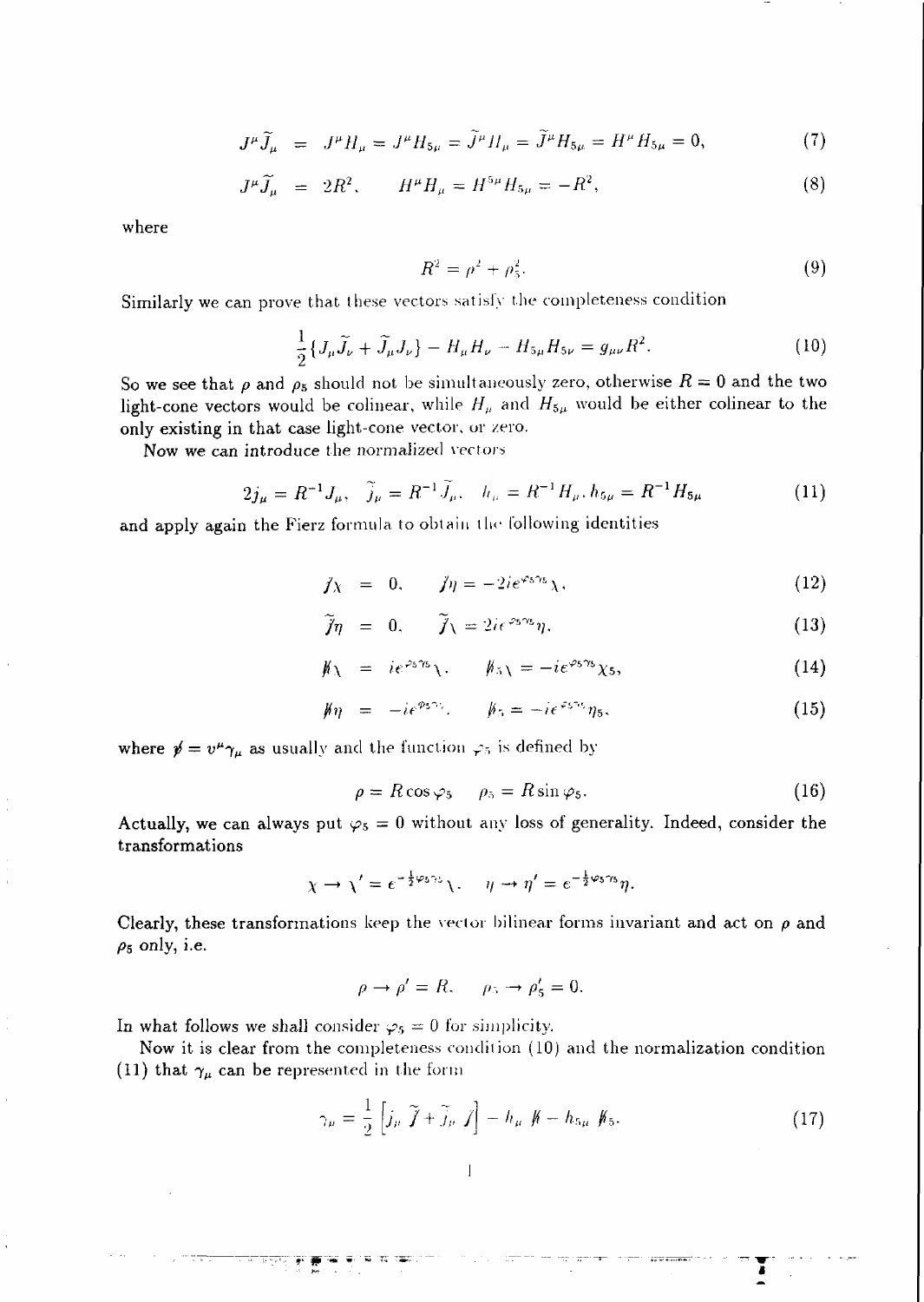Then having in mind the identities (12)–(15) and the fact that we have set  $\varphi_5 = 0$  we obtain for the action of  $\gamma_{\mu}$  on the spinors  $\chi$  and  $\eta$ 

$$
\gamma_{\mu\lambda} = i\{j_{\mu}\eta - h_{\mu\lambda} + h_{5\mu\lambda} s\},\tag{18}
$$

$$
\gamma_{\mu}\eta_{\mu} = -i\{\tilde{j}_{\mu}\chi - h_{\mu}\eta - h_{5\mu}\eta_5\}.
$$
\n(19)

The action on  $\chi_5$  and  $\eta_5$  is readily obtained from the above two formulae.

We see that the right hand sides of (18) and (19) are linear combinations of the spinors  $\chi$ ,  $\eta$ ,  $\chi$ <sub>5</sub> and  $\eta$ <sub>5</sub>. And since any of the  $gl(4,C)$  matrices can be expressed in terms of the  $\gamma$ -matrices and their products we can argue that the action of any  $gl(4, C)$  matrix on these Majorana spinors would lead again to a linear combination of these spinors. This proves that  $\chi$ ,  $\eta$ ,  $\chi$ <sub>5</sub> and  $\eta$ <sub>5</sub> form endeed a complete basis of the Majorana spinor space and actually formulae  $(18)$  and  $(19)$  are defining an irreducible representation of the  $ql(4, C)$  algebra in this space.

Now we shall for convenience introduce *»* new ortlionormal vector tetrad through the expressions

$$
k_{\mu} = \frac{1}{2}(j + \tilde{j})_{\mu}, \ \ l_{\mu} = \frac{1}{2}(j - \tilde{j})_{\mu}, \ \ m_{\mu} = h_{\mu}, \ \ n_{\mu} = h_{5\mu}.
$$
 (20)

Obviously this is not a light-cone tetrad already<sup>3</sup>. Then we define

$$
J_1 = k_{\mu} l_{\nu} \sigma^{\mu \nu}, \quad *J_1 = J_1 \gamma_5, \quad J_1^2 = -^* J_1 = -1,
$$
 (21)

$$
J_2 = k_{[\mu} m_{\nu]} \sigma^{\mu \nu}, \quad J_2 = J_2 \gamma_5, \quad J_2^2 = -{}^* J_2^2 = -1,\tag{22}
$$

$$
J_3 = k_{[\mu} n_{\nu]} \sigma^{\mu \nu}, \qquad J_3 = J_3 \gamma_5, \qquad J_3^2 = -{}^* J_3^2 = -1,
$$
 (23)

where the square brackets denote the antisymmetrization of the corresponding indices. What is important for our purposes is that the set of matrices 1,  $\gamma_5$ ,  $J_k$  and  $^*J_k$  (for fixed, but arbitrary  $k = 1,2,3$  forms an abelian subalgebra of  $gl(4, C)$ . And this is exactly what we shall use to construct the phase matrix of the generalized phase transformations, which we shall discuss in the next section. For this reason we write down the explicit formulae for the action of these matrices on the basis spinors in the Majorana space. We have

$$
J_{1\lambda} = -i\chi, \quad J_{1\eta} = i\eta, \quad \gamma J_{1\lambda} = -i\chi_5, \quad \gamma J_{1\eta} = i\eta_5, \tag{24}
$$

$$
J_{2\chi} = -i\eta, \qquad J_{2\eta} = -i\chi, \qquad J_{2\chi} = -i\eta_5, \qquad J_{2\eta} = -i\chi_5, \tag{25}
$$

$$
J_{3\chi} = -i\eta_5, \quad J_{3\eta} = i\chi_5, \quad \gamma J_{3\chi} = i\eta, \quad \gamma J_{3\eta} = -i\chi. \tag{26}
$$

Now we are ready to proceed further to the construction of the generalized phase transformations.

 $\sim 10^{-1}$ 

<sup>&</sup>lt;sup>3</sup>The reason to avoid the light-cone tetrad in some cases becomes clear from formulae (21)-(23). If the tetrad is a light-cone one the squares of the matrices  $J_k$  would be zero in two of the free cases. However the existence o. ch squares would be essential for us in order to construct nontrivial exponentials of these matrices.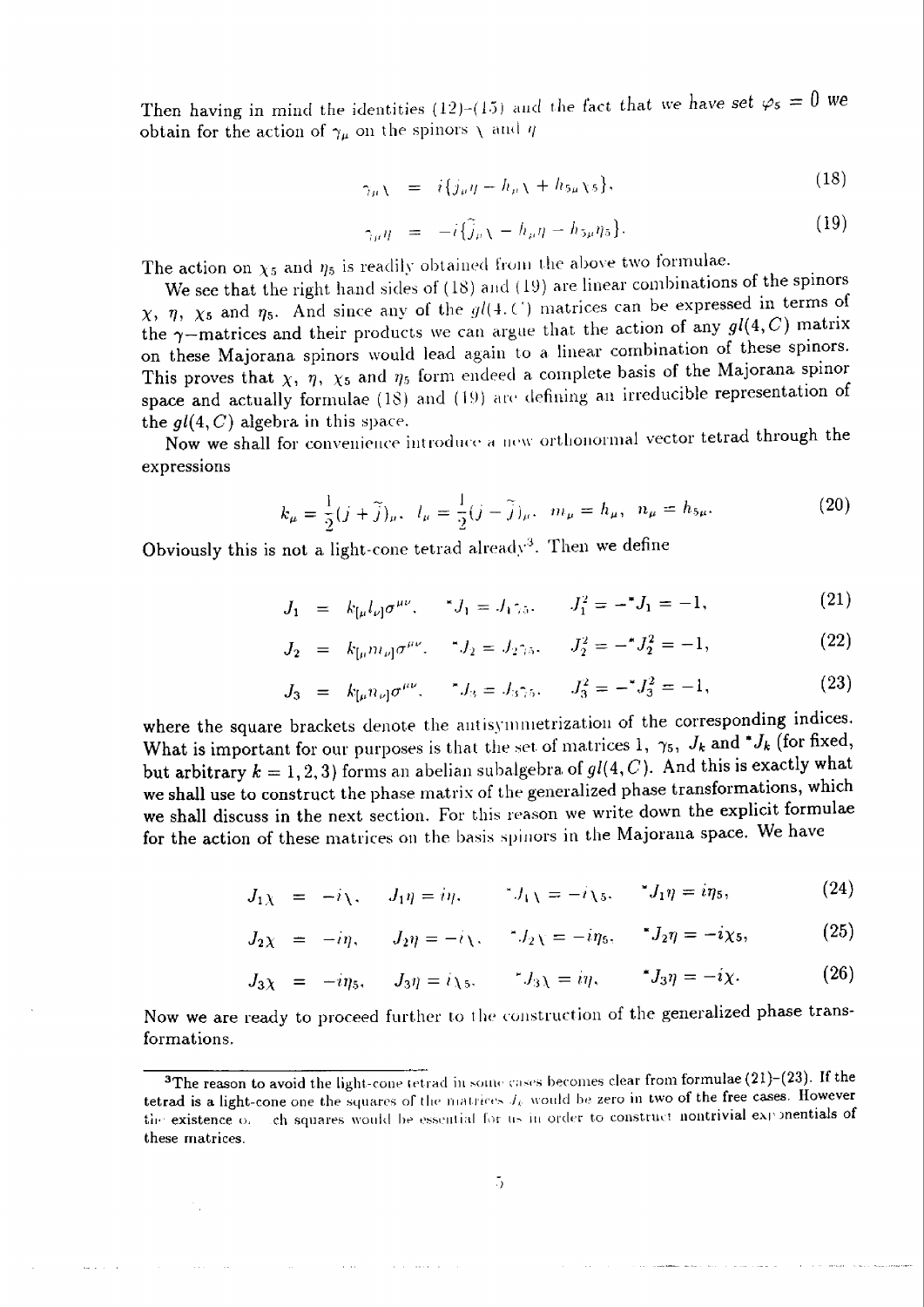# 3 The Dirac-Maxwell spinor equation and the generalized phase transformations

Let us consider the Dirac-Maxwell classical spinor equation

$$
i \not\!\partial \psi + mc + \epsilon \not\!\partial \psi = 0,\tag{27}
$$

where  $A_\mu$  is the electromagnetic field<sup>4</sup> interacting with the Dirac spinor field  $\psi$ . Now let us decompose this equation into two equations tor the real and the imaginary parts of the Dirac spinor  $(\chi$  and  $\eta$ , respectively). So we have

$$
i \not\!\partial \chi = -m\chi - \epsilon \{\widetilde{A}\chi - [B + B_5 \gamma_5] \eta \}, \qquad (28)
$$

$$
i \partial \eta = -m\eta - \epsilon \{ A\eta - [B - B_5 \gamma_5] \chi \}, \qquad (29)
$$

where we have introduced the notations

$$
A = j^{\mu} A_{\mu}, \quad \tilde{A} = \tilde{j}^{\mu} A_{\mu}, \quad B = h^{\mu} A_{\mu}, \quad B_{5} = h_{5}^{\mu} A_{\mu}.
$$
 (30)

To obtain the right-hand sides of eqs. (28) and (29) we have made use of formulae (18) and (19).

Now let us consider a phase matrix  $\Phi(x) \in GL(4, C)/GL(4, R)$ . Following the analysis of paper  $[1]$  we shall impose the additional condition<sup>5</sup>

$$
\Phi^* = \Phi^{-1} \tag{31}
$$

where " $\ast$ " stands for complex (not Hermitian) conjugation. To ensure this condition it is sufficient to ask that all four generators of the considered four-parametric phase transformation commute with each other. As pointed in the previous section a particular choice of a set of such generators is given by 1.  $\gamma_5$ ,  $iJ_k$  and  $i^*J_k$  ( $k = 1,2,3$ ). In what follows we shall consider just these three cases.

### 3.1 Case A. Phase matrix generators 1,  $\gamma_5$ ,  $iJ_1$  and  $i^*J_1$

Let us consider a phase matrix of the form

$$
\Phi = \exp\{i\epsilon(\phi + \phi_5\gamma_5) + \epsilon(\omega + \omega_5\gamma_5)J_1\},\tag{32}
$$

where e is the electric charge and  $\phi$ ,  $\phi_5$ ,  $\omega$ , and  $\omega_5$  are some real functions of the space-time coordinates, which are so far arbitrary. The field equations shall impose some constraints on these functions, which we shall call consistency conditions. Now having in mind formulae (24) the following explicit form of the transformed spinor field is obtained

$$
\Psi' = e^{ie(\phi + \phi_5 \gamma 5)} \left\{ e^{-ie(\omega + \omega_5 \gamma_5)} \chi + i e^{ie(\omega + \omega_5 \gamma_5)} \eta \right\} \tag{33}
$$

<sup>4</sup> In what follows the space-time argument will *he* omiied for simplicity.

<sup>&</sup>lt;sup>5</sup> Actually this condition is needed in order to ensure that such a matrix can transform a Majorana spinor into a Dirac one.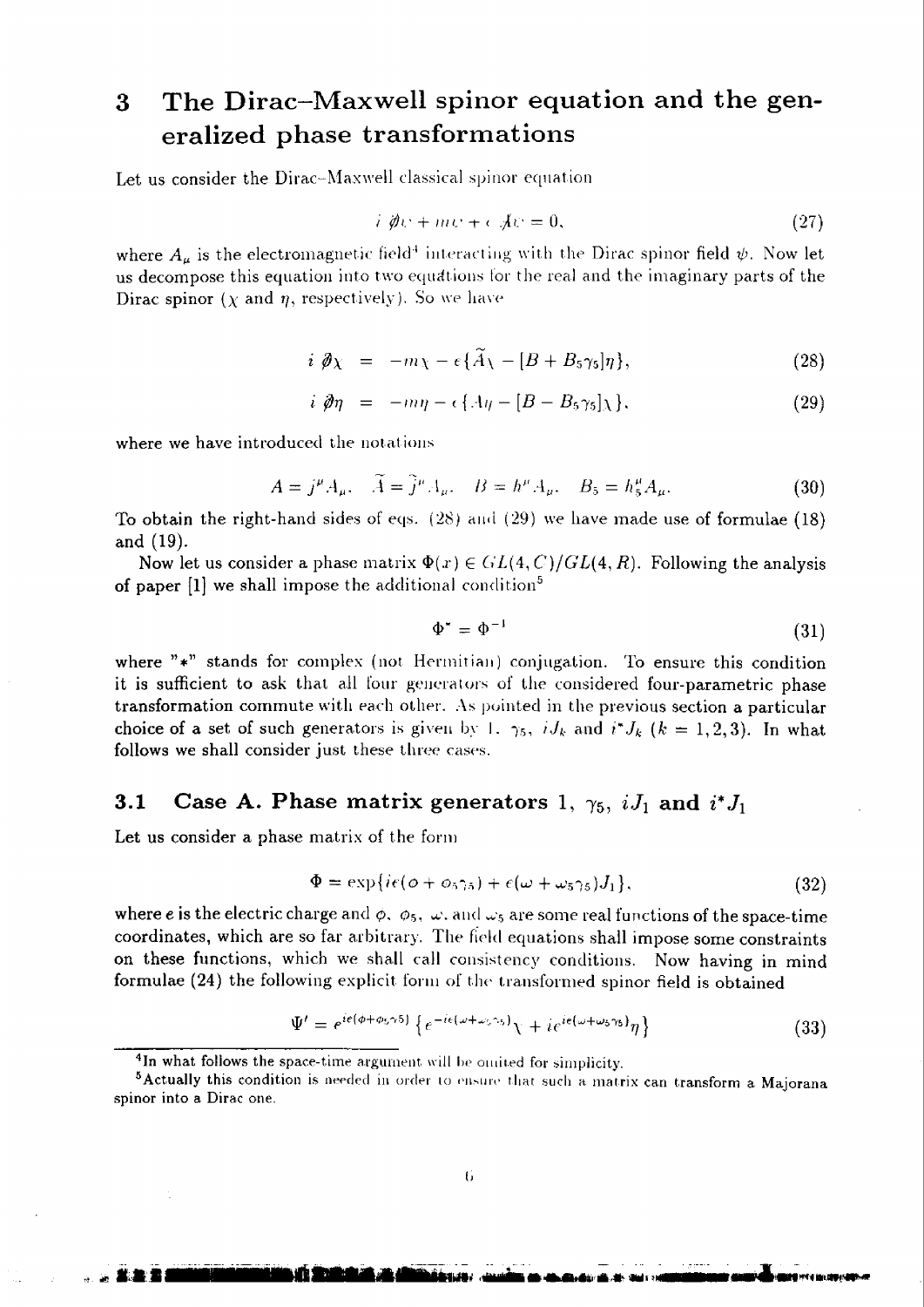So we see that two independent phases  $\phi \pm \omega$  for the spinors  $\chi$  and  $\eta$  appear explicitly. The remaining two parameters  $\phi_5 \pm \omega_5$  are to be related to the phases of  $\chi_5$  and  $\eta_5$  although this is not explicit.

What we can see, however, is that now the matrix structure of the exponents is extremely simplified and the matrix part of the operators  $i\gamma^{\mu}\partial_{\mu}$  and  $A^{\mu}\gamma_{\mu}$  will readily commute with these exponents (just changing the sign of the  $\gamma_5$  coefficients) to come and act on the Majorana spinors. on which its action is already known. So we have

$$
\epsilon \mathcal{A} \Psi' = \dot{e} \epsilon^{i\epsilon(\phi - \phi_5 \gamma_5)} \tag{34}
$$
\n
$$
\times \left\{ \left[ \tilde{\mathcal{A}} \epsilon^{i\epsilon(\omega - \omega_5 \gamma_5)} - i(\mathcal{B} - \mathcal{B}_5 \gamma_5) \epsilon^{-i\epsilon(\omega - \omega_5 \gamma_5)} \right] \chi \right\}
$$
\n
$$
+ i \left[ \mathcal{A} \epsilon^{-i\epsilon(\omega - \omega_5 \gamma_5)} + i(\mathcal{B} + \mathcal{B}_5 \gamma_5) \epsilon^{i\epsilon(\omega - \omega_5 \gamma_5)} \right] \eta \right\}
$$

where  $A$ ,  $\widetilde{A}$ ,  $B$  and  $B$ <sub>5</sub> are the projections of the transformed electromagnetic field  $A_{\mu}$ on the directions of the light-cone tetrad vectors (11), which are defined according to eq. (30).

Now we shall act on the transformed spinor field  $\Psi'$  with the differential matrix operator *i fi.* We have

$$
i \not \partial \Psi' = -e^{ie(\phi - \phi_5)}
$$
\n
$$
\times \left\{ e^{-ie(\omega - \omega_5 \gamma_5)} \right\} \left[ e \partial^{\mu} (\phi - \omega - (\phi_5 - \omega_5) \gamma_5) \gamma_{\mu} \chi - i \partial \chi \right]
$$
\n
$$
+ ie^{ie(\omega - \omega_5 \gamma_5)} \left[ e \partial^{\mu} (\phi + \omega - (\phi_5 + \omega_5) \gamma_5) \gamma_{\mu} \eta - i \partial \eta \right] \right\}.
$$
\n(35)

We recall that the initial Majorana spinors  $\chi$  and  $\eta$  are supposed to satisfy the Dirac-Maxwell equations (28)-(29). This allows to replace their derivatives in the above formula with the corresponding r.h.s of eqs.  $(28)-(29)$ . Then we use again formulae  $(18)-(19)$  to obtain the coefficients of  $\chi$  and  $\eta$ . Finally we substitute the expressions (34) and (35) in eq. (27) and determine again the coefficients of  $\chi$  and  $\eta$ . Once these final coefficients obtained they should be equated to zero<sup>6</sup>. So we obtain the set of equations

$$
i(\mathcal{B} - \mathcal{B}_5\gamma_5) + \widetilde{A} - i(\nabla - \nabla_5\gamma_5) [\varphi - \omega - (\phi_5 - \omega_5)\gamma_5] + \frac{m}{e} \left[1 - e^{2i\epsilon(\phi_5 - \omega_5)\gamma_5}\right]
$$

$$
- e^{2i\epsilon(\omega - \omega_5\gamma_5)} \left\{ \widetilde{\mathcal{A}} + i(B - B_5\gamma_5) - \widetilde{\Delta}(\phi + \omega - (\phi_5 + \omega_5)\gamma_5) \right\} = 0, \quad (36)
$$

$$
i(\mathcal{B} + \mathcal{B}_5\gamma_5) - A - i(\nabla + \nabla_5\gamma_5) [\circ + \omega - (\phi_5 + \omega_5)\gamma_5] - \frac{m}{e} \left[1 - e^{2i\epsilon(\phi_5 + \omega_5)\gamma_5}\right]
$$
  
+ 
$$
e^{-2i\epsilon(\omega - \omega_5\gamma_5)} \left\{\mathcal{A} - i(B + B_{5\gamma_5}) - \Delta(\phi - \omega - (\phi_5 - \omega_5)\gamma_5)\right\} = 0, \quad (37)
$$

 ${}^6$ The spinors  $\chi$  and  $\eta$  are linearly independant according to condition (3) and after the use of formulae  $(2e)$  (29) and (i.e. (19) the matrix structure of eqs. (34) and (35) would contain only the '.nit matrix and  $\gamma_5$ , which are incapable of course to itertwin between  $\chi$  and  $\eta$ .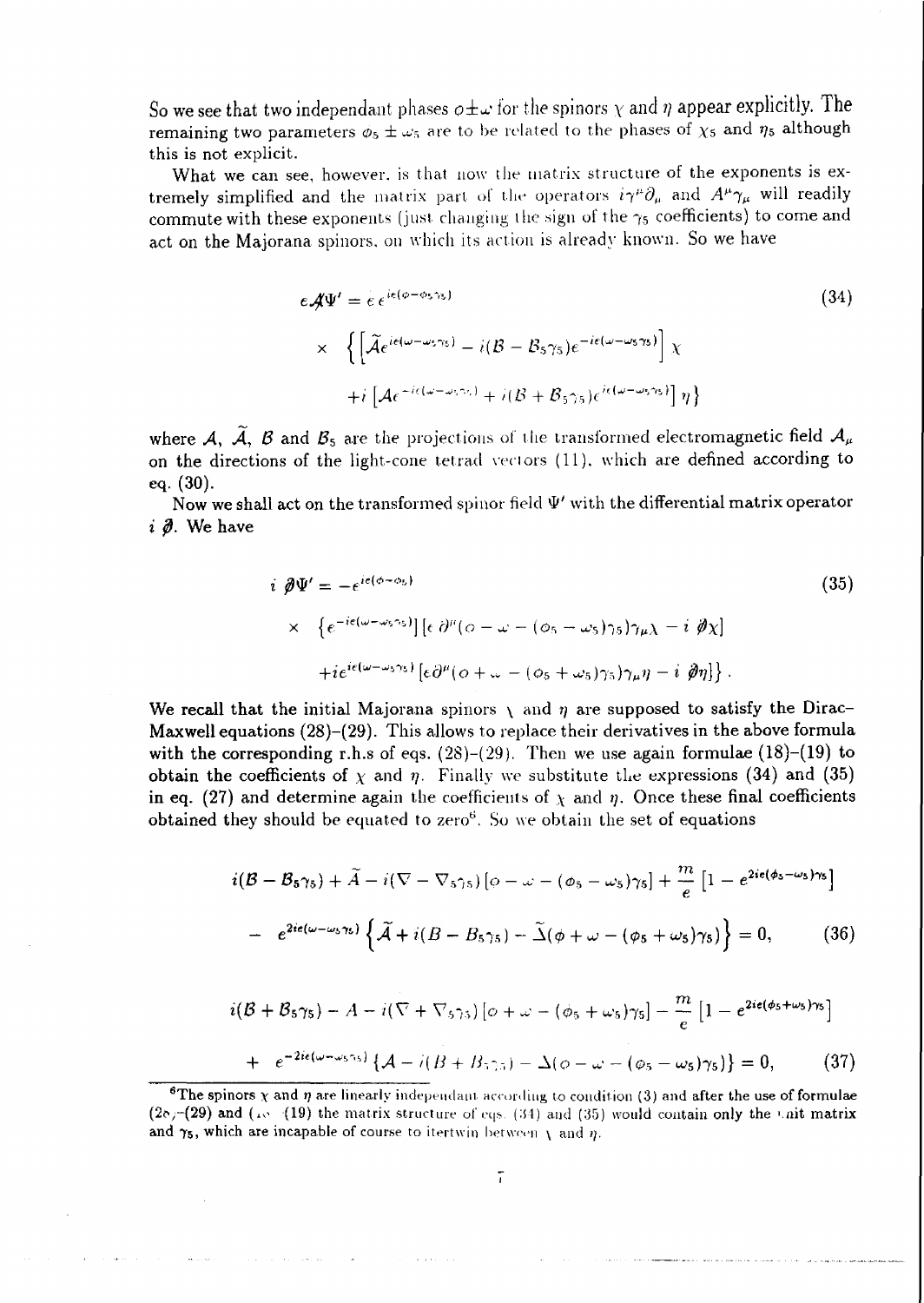where

$$
\Delta = j^{\mu} \partial_{\mu}, \quad \widetilde{\Delta} = \widetilde{j}^{\mu} \partial_{\mu}, \quad \nabla = h^{\mu} \partial_{\mu}, \quad \nabla_{5} = h^{\mu}_{5} \partial_{\mu}.
$$
 (38)

At this point a small comment concerning the use of formulae  $(18)$ – $(19)$  and  $(24)$ – $(26)$ is necessary. If formulae  $(18)$ – $(19)$  did not exist we could not derive eqs.  $(28)$ – $(29)$  and then in order to treat further formula  $(35)$  we would be inforced to suppose that the initial spinor is free and massless. Then it is not only the massive case that would drop out, but the idea of generalized phase transformations would be questionable, because it would refer to the specific case only of a transition from an initial free spinor to a fixed interacting spinor. Thus generality is lost. On the other hand, if we did not use formulae (24)-(26) to obtain eq. (33) out of (32), we would have applied the operators i  $\hat{\rho}$  and  $\hat{\rho}$ to the matrix (32) itself and equate the result as a matrix. However the matrix structure of the resulting equation contains the matrices  $\gamma_u$  ans  $\gamma_u \gamma_5$  only. So that the treatment of the massive case of equation  $(27)$  would be impossible at all. This makes clear that the use of the formulae obtained in the previous section not only simplify the calculations, but it also makes possible the treatment of (lie massive case and is necessary in order to formulate precisely the problem for the generalized phase transformations.

Now separating the real and imaginary parts and equating separately the coefficients of  $\gamma_5$  and the unit matrix we obtain actually a system of eight real equations. Just four of them can be solved algebraically with respect to  $A$ ,  $A$ ,  $B$  and  $B_5$  thus determining the corresponding transformation of the electromagnetic field. So we have

$$
\mathcal{A}_{\mu}^{(a)} = \partial_{\mu}\phi + \frac{1}{2}j_{\left[\mu\right]}j_{\nu\right]}\partial^{\nu}\omega - h_{\left[\mu\right]}i_{5\nu\right]}\partial^{\nu}\omega_{5} + K_{\mu\nu}^{(a)} + \frac{m}{c}M_{\mu}^{(a)},\tag{39}
$$

where

$$
K_{\mu\nu}^{(a)} = \frac{1}{(\cosh 4\epsilon\omega_5 + \cos 4\epsilon\omega)} \left\{ 2g_{\mu\nu} \cos 2\epsilon\omega \cosh 2\epsilon\omega_5 + \frac{1}{2}(j + \tilde{j})_{[\mu}h_{\nu]} \sin 4\epsilon\omega - \frac{1}{2}(j - \tilde{j})_{[\mu}h_{5\nu]} \sinh 4\epsilon\omega_5 \right\}
$$
(40)

and

$$
M_{\mu}^{(a)} = \frac{1}{(\cosh 4\epsilon\omega_5 + \cos 4\epsilon\omega)}
$$
\n
$$
\times \left\{ 2\left[ j_{\mu}(1 - \cosh 2\epsilon(\phi_5 - \omega_5)) + \tilde{j}_{\mu}(1 - \cosh 2\epsilon(\phi_5 + \omega_5)) \right] \cos 2\epsilon\omega \cosh 2\epsilon\omega_5 - h_{\mu}(1 - \cosh 2\epsilon\phi_5 \cosh 2\epsilon\omega_5) \sin 4\epsilon\omega + h_{5\mu}(1 + \cos 4\epsilon\omega) \sinh 2\epsilon\phi_5 \cosh 2\epsilon\omega_5 \right\}.
$$
\n(41)

The superscript (a) just denotes that we are considering case A.

'.19'iS

So, a compensating transformation of the electromagnetic field might really exist. However the Dirac-Maxwell equation is not automatically invariant, since the set of equations (36)-(37) contain four more equations, which actually provide the consistency conditions for the parameters  $\omega$ ,  $\omega_5$  and  $\varphi_5$ . Such a situation is already known from the literature (see f.e. paper [9]). These conditions can be written compactly in the form

 $\pm 1$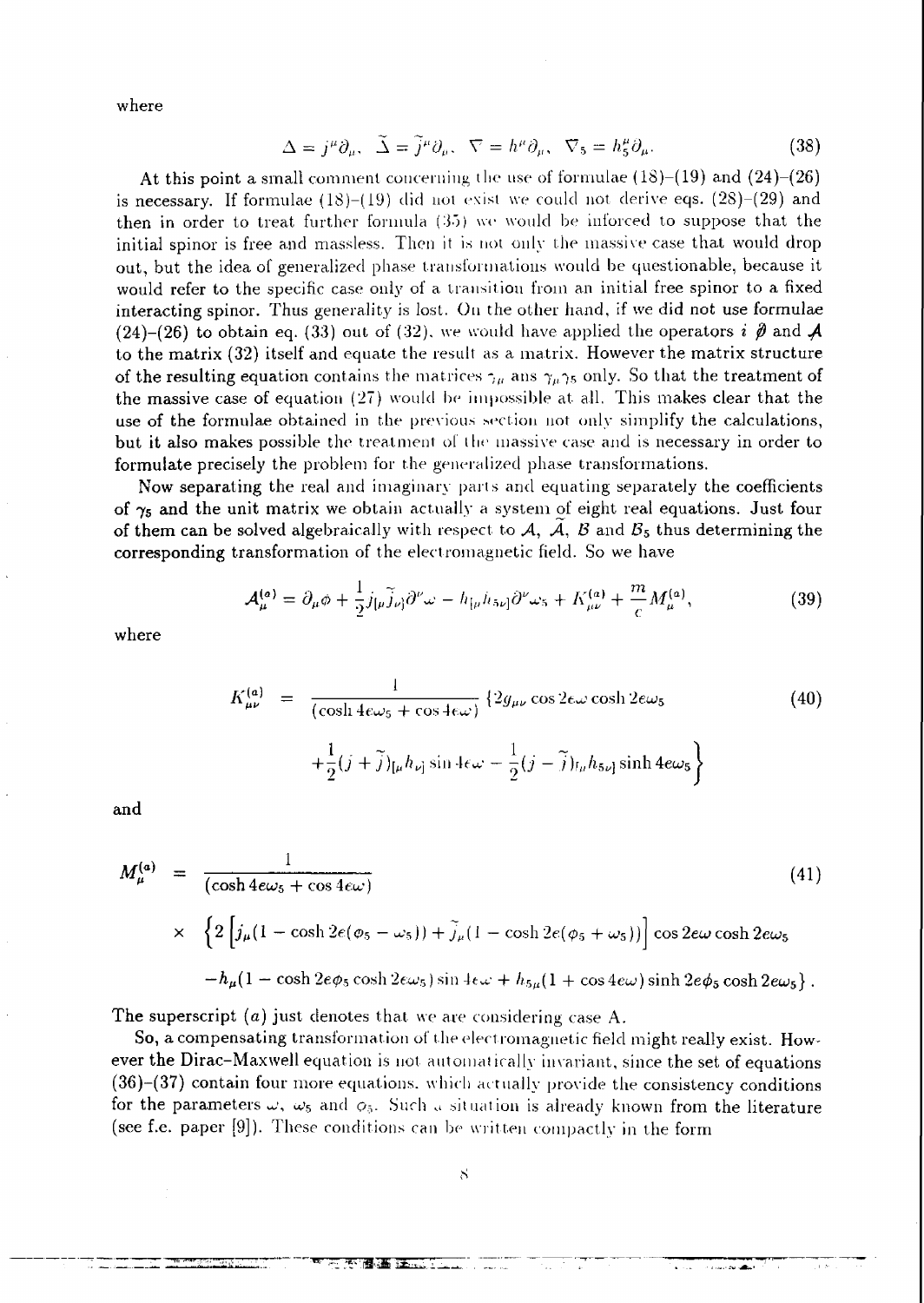$$
\partial_{\mu}\phi_5 = -\frac{1}{2}j_{\left[\mu\right]}\widetilde{j}_{\nu\left]}\partial^{\nu}\omega_5 - h_{\left[\mu\right]}\widetilde{k}_{\nu\left]}\partial^{\nu}\omega + K_{\mu\nu}^{5(a)}A^{\nu} + \frac{m}{a}M_{\mu}^{5(a)},\tag{42}
$$

where

$$
K_{\mu\nu}^{5(a)} = -\frac{1}{(\cosh 4\epsilon\omega_5 + \cos 4\epsilon\omega)} \left\{ 2g_{\mu\nu} \sin 2\epsilon\omega \sinh 2\epsilon\omega_5 + \frac{1}{2}(j+\tilde{j})_{[\mu}h_{\nu]} \sinh 4\epsilon\omega_5 + \frac{1}{2}(j-\tilde{j})_{[\mu}h_{5\nu]} \sin 4\epsilon\omega \right\}
$$
(43)

and

a constantial contracts

$$
M_{\mu}^{5(a)} = -\frac{1}{(\cosh 4e\omega_5 + \cos 4\epsilon \omega)}
$$
\n
$$
\times \left\{ 2\left[ j_{\mu} (1 - \cosh 2e(\phi_5 - \omega_5)) + \tilde{j}_{\mu} (1 - \cosh 2e(\phi_5 + \omega_5)) \right] \sin 2e\omega \sinh 2e\omega_5 - h_{\mu} [\sinh 4e\omega_5 - (1 - \cos 4\epsilon \omega) \cosh 2e\phi_5 \sinh 2e\phi_5] + h_{5\mu} \sinh 2e\phi_5 \sinh 2\epsilon \omega_5 \sinh \omega_5.
$$
\n(44)

Evidently these constraints are very complicated at least in the general case. One might hope however to find enough simple examples (varying the initial conditions, i.e. the initial fields) for which they can be solved.

It should be noted however that these consistency conditions for the parameters of the generalized phase transformations ensure the conservation of the transformed current. The latter has the form

$$
J_{\mu}^{(a)} = R\{j_{\mu}\cosh 2e(\phi_5 - \omega_5) + \tilde{j}_{\mu}\cosh 2e(\phi_5 + \omega_5) - 2h_{\mu}\sin 2e\omega\cosh 2e\phi_5
$$
  

$$
-2h_{5\mu}\cos 2e\omega\sinh 2e\phi_5\}.
$$
 (45)

Indeed, since the initial Majorana spinors satisfy the equations  $(28)$ - $(29)$ , the normalized initial currents would satisfy the continuity equations

$$
\partial^{\mu} j_{\mu} = -2eB - j_{\mu} \partial^{\mu} \ln R. \qquad \partial^{\mu} \tilde{j}_{\mu} = 2eB - \tilde{j}_{\mu} \partial^{\mu} \ln R, \qquad (46)
$$

$$
\partial^{\mu}h_{\mu} = e(A - \widetilde{A}) - h_{\mu}\partial^{\mu}\ln R, \quad \partial^{\mu}h_{5\mu} = -h_{5\mu}\partial^{\mu}\ln R. \tag{47}
$$

Then we can easily show using eqs.  $(42)$  (44) that

المحصوص والمحاوي والمحاور الماليون

$$
\partial^{\mu}J_{\mu}^{(n)}=0
$$

However the current conservation does not imply in its turn the relations  $(42)-(44)$ . They carry additional information. In the next section we shall try to clarify what the geometric sense of these consistency conditions might be for the case of some extreme choice of the initial fields.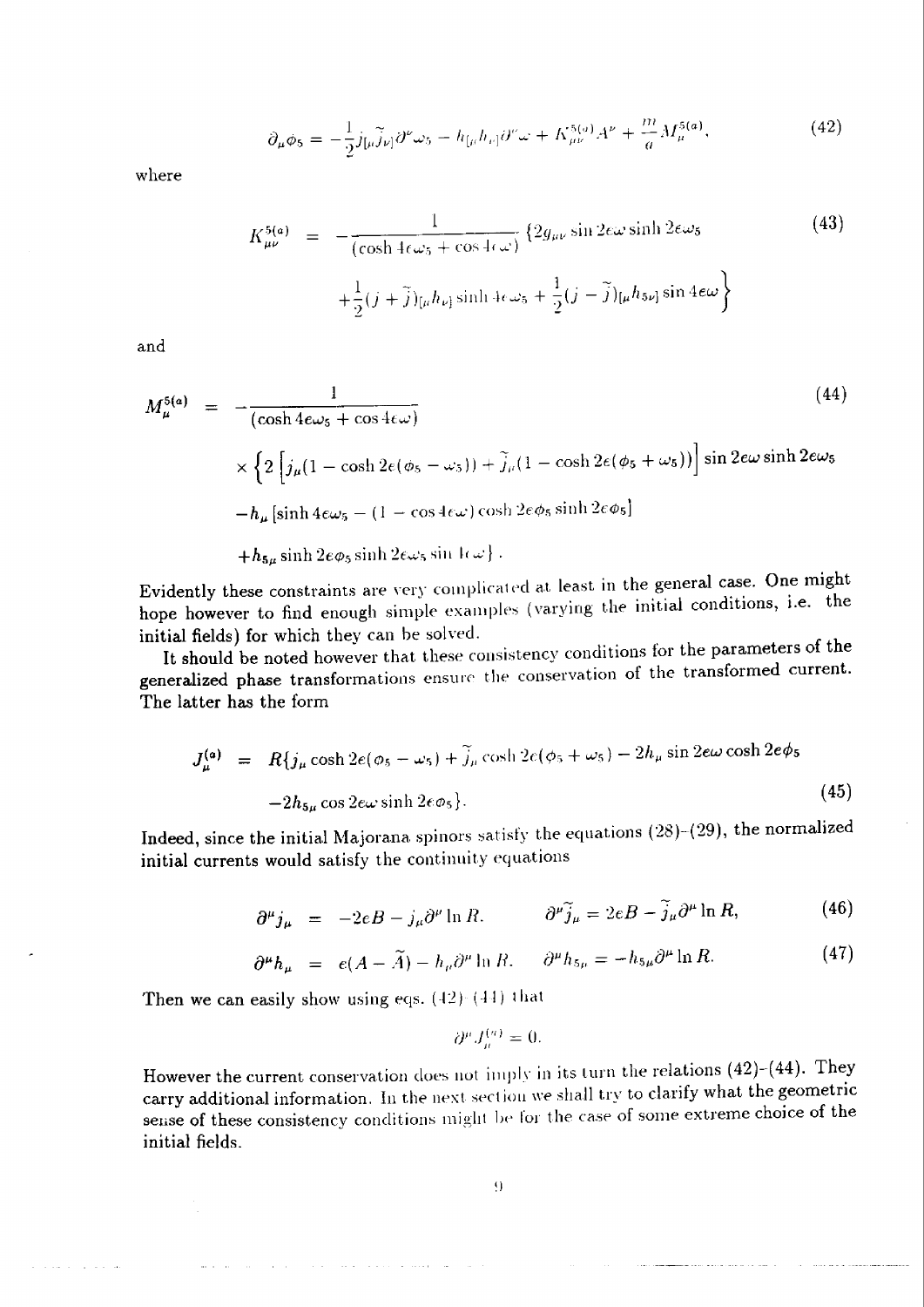# 3.2 Case B. Phase matrix generators 1.  $\gamma_5$ ,  $iJ_2$  and  $i^*J_2$

The phase matrix now is

$$
\Phi = \exp\{i\epsilon(\phi + \phi_5\gamma_5) + \epsilon(\omega + \omega_5\gamma_5)J_2\}.
$$
\n(48)

Using the formula (25) we obtain the explicit expression for the action of  $\Phi$  on the intitial spinor  $\psi$ :

$$
\Psi' = \epsilon^{i\epsilon(\phi + \phi_5 \gamma_5)} \{ [\cos \epsilon(\omega + \omega_5 \gamma_5) + \sin \epsilon(\omega + \omega_5 \gamma_5)] \chi
$$
  
 
$$
+ i [\cos \epsilon(\omega + \omega_5 \gamma_5) - \sin \epsilon(\omega + \omega_5 \gamma_5)] \eta \}.
$$
 (49)

The same procedure as in case A can be applied just using the identities

$$
\frac{\cos e(\omega - \omega_5 \gamma_5) - \sin e(\omega - \omega_5 \gamma_5)}{\cos e(\omega - \omega_5 \gamma_5) + \sin e(\omega - \omega_5 \gamma_5)} = \frac{\cos 2e\omega + \gamma_5 \sinh 2e\omega_5}{\cosh 2e\omega_5 + \sin 2e\omega},
$$

$$
\frac{\cos e(\omega - \omega_5 \gamma_5) + \sin e(\omega - \omega_5 \gamma_5)}{\cos e(\omega - \omega_5 \gamma_5) - \sin e(\omega - \omega_5 \gamma_5)} = \frac{\cos 2e\omega - \gamma_5 \sinh 2e\omega_5}{\cosh 2e\omega_5 - \sin 2e\omega}
$$

**We shall** not consider the details, but we shall just write down the explicit form of the transformed electromagnetic field and the consistency conditions.

$$
\mathcal{A}_{\mu}^{(b)} = \partial_{\mu}\phi - \frac{1}{2}(j+\tilde{j})_{\left\{\mu\right\}}h_{\nu\right\}}\partial^{\nu}\omega + \frac{1}{2}(j-\tilde{j})_{\left\{\mu\right\}}h_{5\nu\right\}}\partial^{\nu}\omega_{5} + K_{\mu\nu}^{(b)}A^{\nu} + \frac{m}{e}M^{(b)} \tag{50}
$$

**where**

$$
K_{\mu\nu}^{(b)} = \frac{1}{\cosh 4\epsilon \omega_5 + \cos 4\epsilon \omega} \left\{ 2g_{\mu\nu} \cos 2\epsilon \omega \cosh 2\epsilon \omega_5 + \frac{1}{2} j_{[\mu} \tilde{j}_{\nu]} \sin 4\epsilon \omega - h_{[\mu} h_{5\nu]} \sinh 4\epsilon \omega_5 \right\}
$$
(51)

**and**

$$
M_{\mu}^{(b)} = \frac{1}{\cosh 4\epsilon\omega_5 + \cos 4\epsilon\omega} \left\{ |j_{\mu}(\cosh 2\epsilon\omega_5 + \sin 2\epsilon\omega) - \widetilde{j}_{\mu}(\cosh 2\epsilon\omega_5 - \sin 2\epsilon\omega) \right\} \cos 2\epsilon\omega (1 - \cosh 2\epsilon\phi_5) + h_{5\mu} \sinh 2\epsilon\phi_5(\cosh 4\epsilon\omega_5 + \cos 4\epsilon\omega) \right\}
$$
 (52)

Conversely the consistency conditions read

.<br>State in the complete of the complete and analytical **Bo**tter of the complete and the complete of the complete

$$
\partial_{\mu}\phi_5 = \frac{1}{2}(j+\tilde{j})_{\mu}h_{\nu\bar{j}}\partial^{\nu}\omega + \frac{1}{2}(j-\tilde{j})_{\mu}h_{5\nu\bar{j}}\partial^{\nu}\omega + K_{\mu\nu}^{5(b)}A^{\nu} + \frac{m}{e}M_{\mu}^{5(b)} \tag{53}
$$

 $\mathcal{P}(\mathcal{A})$ 

where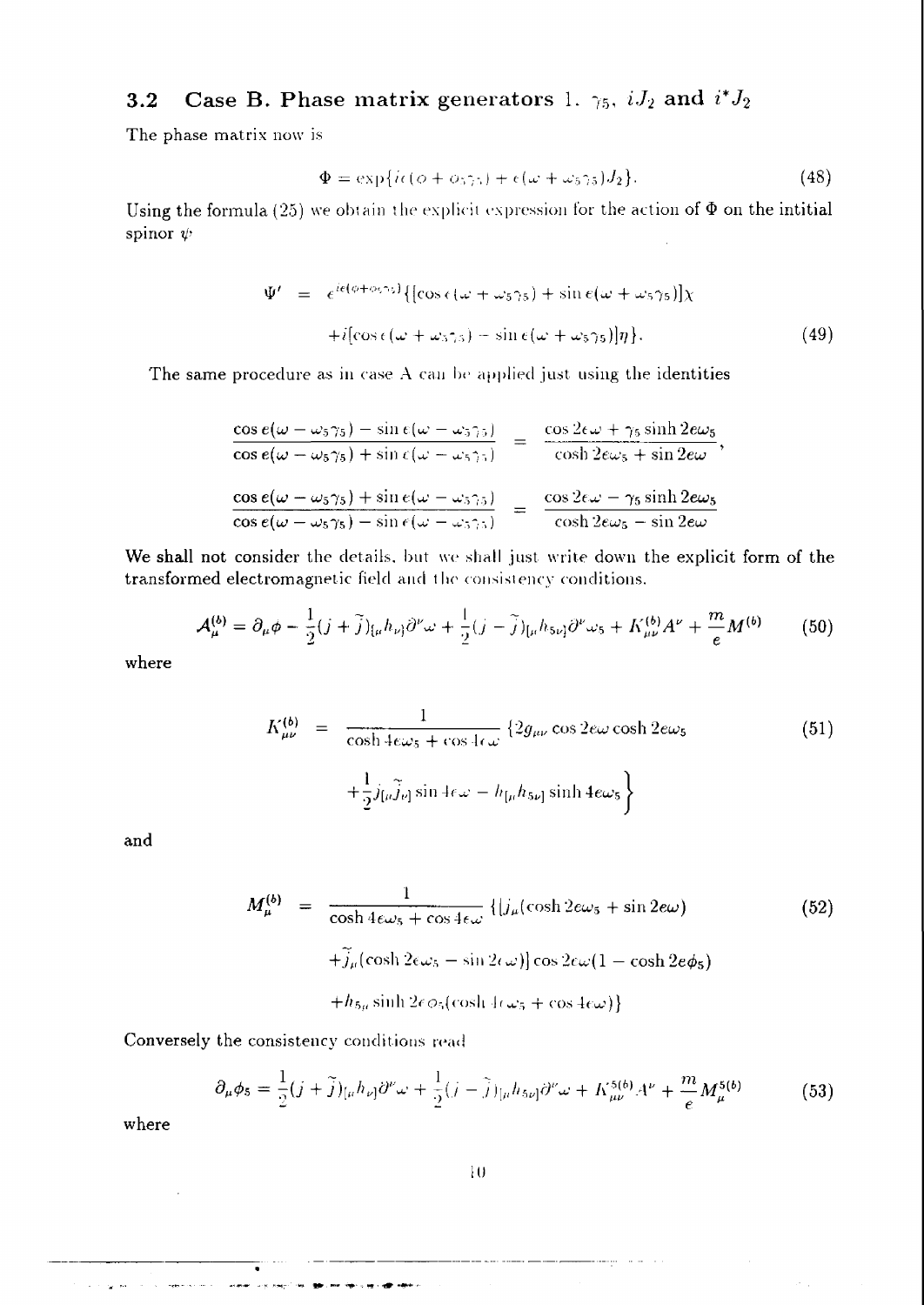$$
K_{\mu\nu}^{5(b)} = -\frac{1}{\cosh 4\epsilon \omega_5 + \cos 1\epsilon \omega} \left\{ 2g_{\mu\nu} \sin 2\epsilon \omega \sinh 2\epsilon \omega_5 + \frac{1}{2} j_{[\mu} \tilde{j}_{\nu]} \sinh 4\epsilon \omega_5 + h_{[\mu} h_{5\nu]} \sin 4\epsilon \omega \right\}
$$
(54)

$$
M_{\mu}^{5(b)} = \frac{(1 - \cosh 2\epsilon\varphi_5) \sinh 2\epsilon\omega_5}{\cosh 4\epsilon\omega_5 + \cos 4\epsilon\omega} \left\{ j_{\mu}(\cosh 2\epsilon\omega_5 - \sin 2\epsilon\omega) - \widetilde{j}_{\mu}(\cosh 2\epsilon\omega_5 + \sin 2\epsilon\omega) \right\}.
$$
 (55)

As in case A these consistency conditions ensure the conservation of the transformed current

$$
J_{\mu}^{(b)} = R \left\{ \left[ j_{\mu}(\cosh 2\epsilon \omega_5 + \sin 2\epsilon \omega) + \tilde{j}_{\mu}(\cosh 2\epsilon \omega_5 - \sin 2\epsilon \omega) \right] \cosh 2e\phi_5 - 2(h_{\mu}\sinh 2\epsilon \omega_5 + h_{5\mu}\cos 2\epsilon \omega) \sinh 2\epsilon \phi_5 \right\},
$$
 (56)

but although somewhat simplified, they still carry additional information.

#### Case C. Phase matrix generators 1,  $\gamma_5$ , i $J_3$ , and  $^*J_3$  $3.3$

Now the "phase" matrix is

$$
\Phi = \exp\{ie(\phi + \phi_5\gamma_5) + e(\omega + \omega_5\gamma_5)J_3\} \tag{57}
$$

and the transformed spinor field looks as follows

$$
\Psi' = e^{i\epsilon(\omega + \phi_5 \gamma_5) + \epsilon(\omega_5 - \omega \gamma_5)} (\lambda + i\eta).
$$
 (58)

We shall now just write down the corresponding expressions which are obtained following the procedure of case A. The electromagnetic field transformation has the form

$$
\mathcal{A}_{\mu}^{(c)} = A_{\mu} + \partial_{\mu}\phi - \frac{1}{2}(j + \tilde{j})_{[\mu}h_{5\nu]}\partial^{\nu}\omega - \frac{1}{2}(j - \tilde{j})_{[\mu}h_{\nu]}\partial^{\nu}\omega_{5} \n+ \frac{m}{2}(j + \tilde{j})_{\mu}(1 - \cosh 2\epsilon\phi_{5}\cos 2\epsilon\omega) + h_{5\mu}m\sinh 2e\phi_{5}\cos 2\epsilon\omega,
$$
\n(59)

while the consistency conditions read

$$
\partial_{\mu}\phi_{5} = -\frac{1}{2}(j - \tilde{j})_{\mu}h_{\nu j}\partial^{\nu}\omega + \frac{1}{2}(j + \tilde{j})_{\mu}h_{5\nu j}\partial^{\nu}\omega_{5}
$$
\n
$$
+ m\left\{\frac{1}{2}(j + \tilde{j})_{\mu}\cosh 2\epsilon\omega_{5}\sin 2\epsilon\omega - h_{5\mu}\sinh 2\epsilon\phi_{5}\sin 2\epsilon\omega\right\}
$$
\n(60)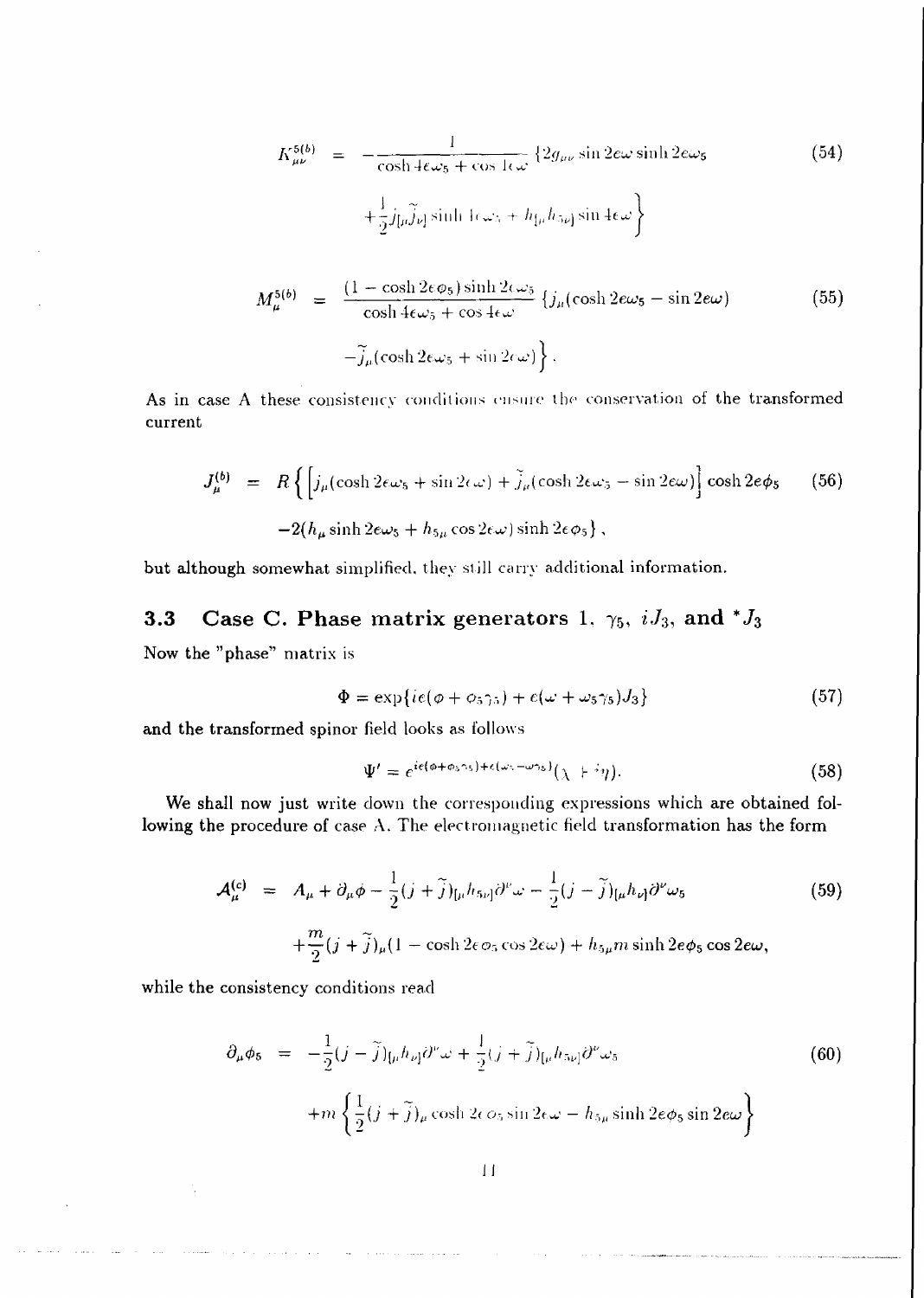Among the considered three cases this is obviously the simplest one, although all three of them have similar structure.

The conservation of the transformed current

$$
J_{\mu}^{(c)} = Re^{2\epsilon \omega_5} \{ (j + \tilde{j})_{\mu} \cosh 2\epsilon \omega_5 - 2h_{5\mu} \sinh 2\epsilon \omega_5 \}
$$
(61)

is again implicit from the consistency conditions (60).

At that point a small comment on the recognition of the parameters  $\omega$ ,  $\omega_5$  and  $\phi_5$  as real phases of some spinor components is necessary. In all three cases this is not explicit as seen from eqs. (33), (49) and (57). However this is not so striking, since we have determined the phase matrix following paper [l]. i.e. so as to produce a Dirac spinor out of a Majorana one. To make things transparent we have to note that according to this procedure our initial Dirac field can be represented as

$$
\psi \equiv \frac{1}{\sqrt{2}} e^{-\frac{\pi}{4}J_2} \chi.
$$

Here  $J_2$  plays the role of the imaginary unit  $(J_2^* = -J_2, \quad J_2^2 = -1)$  and  $\frac{\pi}{4}$  is a phase in that sence only. It is evident that, although it is related to the introduction of an imaginary part of the spinor, we can not recognize it to be a phase of any separate spinor component (from the basis of the Majorana spinor space which we use). The same thing, but more complicated, takes place in all three cases which we have considered. If we want that  $\omega$ ,  $\omega_5$  and  $\phi_5$  are explicitly recognized as phases of the separate spinor components we must further specify the phase matrix and use some other set of commuting generators. We have considered the above three cases just for their simplicity.

To conclude this section we shall point on the interesting possibility to consider a free initial spinor field and trivial electromagnetic field (i.e.  $A_\mu = 0$ ). This is not only because the consistency conditions are essentially simplified in that case, but still because the phase transformation in that case would intertwin between the free and the interacting cases giving rise to a nontrivial electromagnetic field. In the last two sections we shall look from that point of view on the problem.

### 4 The consistency conditions for free initial spinors

In this section we shall just slightly touch the problem of the consistency conditions. We shall consider the case only when the initial electromagnetic field is zero and to simplify things maximally we shall consider the massiess case.

#### 4.1 Case A

Under the above assumptions the consistency conditions are considerably simplified and we have

$$
\partial_{\mu}\phi_{5} = -\frac{1}{2}j_{\left[\mu\right]}\hat{j}_{\nu\left]}\partial^{\nu}\omega_{5} - h_{\left[\mu}h_{\nu\right]}\partial^{\nu}\omega. \tag{62}
$$

This equation. nicely looking so we can try to see what are his implications. Projecting on the tetrad vectors  $(j_{\mu}, j_{\mu}, h_{\mu}$  and  $h_{5\mu}$ ) we obtain

 $12$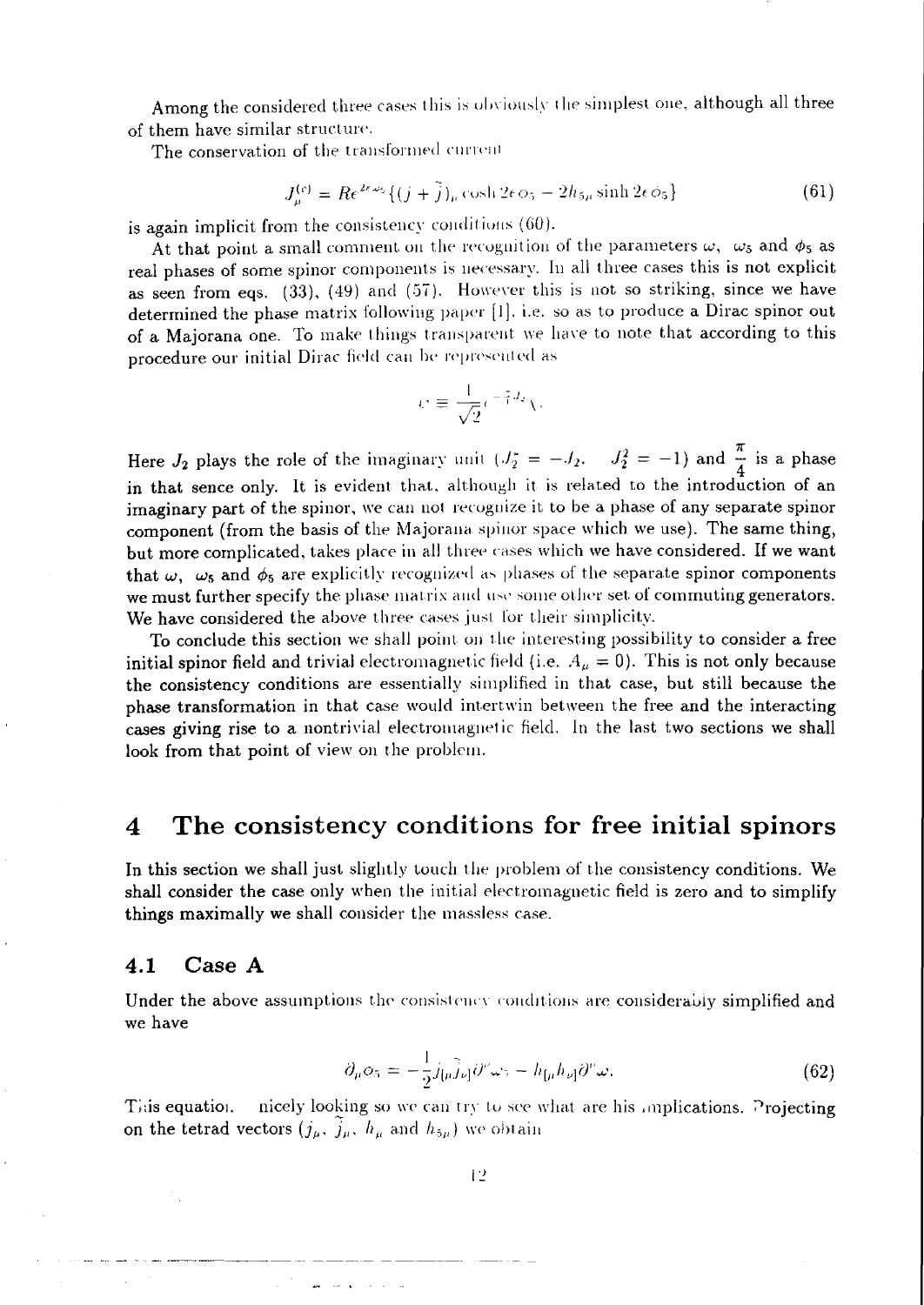$$
\Delta(\phi_5 - \omega_5) = 0. \qquad \widetilde{\Delta}(\phi_5 + \omega_5) = 0. \tag{63}
$$

$$
\nabla \phi_5 = \nabla_5 \omega, \qquad \nabla_5 \phi_5 = -\nabla \omega, \qquad (64)
$$

where the notations (38) are used.

Equation (63) are showing that at any space -time point the surfaces defined by the equations

$$
\phi_5 - \omega_5 = const. \qquad \phi_5 + \omega_5 = const
$$

are locally orthogonal to the light-cone vectors  $j_n$  and  $\tilde{j}_n$ , respectively. So that their geometrical sense is evident.

The second pair of conditions (64) in fact formally coincides with the Cauchy-Riemann analiticity conditions. So we could think of the matrix functions  $\omega \pm \phi_5\gamma_5$  as of a sort of locally analytical function of the variables  $z_1 = H^\mu x_\mu$  and  $z_2 = h^\mu_\mu x_\mu$ , i.e. depending only on the matrix variables  $\hat{z} = z_1 \pm z_2 \gamma_5$ . respectively. Things are more complicated, however, since  $h_\mu$  and  $h_{5\mu}$  depend on  $x_\mu$  and we should take care of that.

The striking thing about this geometrical picture is that it splits up (at least locally, i.e. in a small neighbourhood of any space-time point) the four-dimensional space-time into a two-dimensional hyperbolic space time and a two-dimensional Euclidean space. A similar situation has been already observed for the self-dual solutions of  $SU(2)$  gauge theories in the Euclidean space-time (see paper  $[10]$ ). In both cases, however, two privileged orthogonal planes are introduced in space-linn'. In the *SU(2)* gauge theory case these two planes are implicit from the self-duality condition. And in our case these planes are determined by the bivectors  $j_{\{\mu}\tilde{j}_{\nu\}}$  and " $j_{\{\mu}\tilde{j}_{\nu\}} = h_{\{\mu}h_{5\mu\}}$  which define the generators  $J_1$ and  $^*J_1$ <sup>7</sup>. The four-dimensional space-time splits exactly into a direct sum of these two planes. It is natural that the same situation shall be repeated in the remaining two cases.

At the same time the electromagnetic field, which arises from the generalized phase transformations has the form

$$
\mathcal{A}_{\mu}^{(a)} = \partial_{\mu}\phi + \frac{1}{2}j_{\left[\mu\right]}j_{\nu\left]}\partial^{\nu}\omega - h_{\left[\mu\right]}h_{5\nu\left]}\partial^{\nu}\omega_{5}.
$$
\n(65)

As evident it is far from being trivial, so thai a nonzero Maxwell field strength tensor emerges.

Going further and making the initial conditions still more extreme, we shall consider the case of just constant initial spinors (Bosonization ansatz). Then what was said for the analiticity becomes globally true.

Under this very restrictive assumption we < an go somewhat further and look on the implications of eqs. (63)-(64). Actually we have

 $^7\mathrm{The}\text{ appearance of the dual tensor }\gamma_{[\mu}\bar{j}_{\nu]}$  is evident from the identity

$$
\tau_{\mu\nu}\gamma5 = \frac{1}{2}\varepsilon_{\mu\nu\lambda\rho}\sigma^{\lambda\rho}
$$

and the equation  $^*j_{[\mu}j_{\nu]}=h_{[\mu}h_{5\nu]}$  as well as the corresponding relations for the remaining four bivectors can be obtained using again the Fierz fonimla.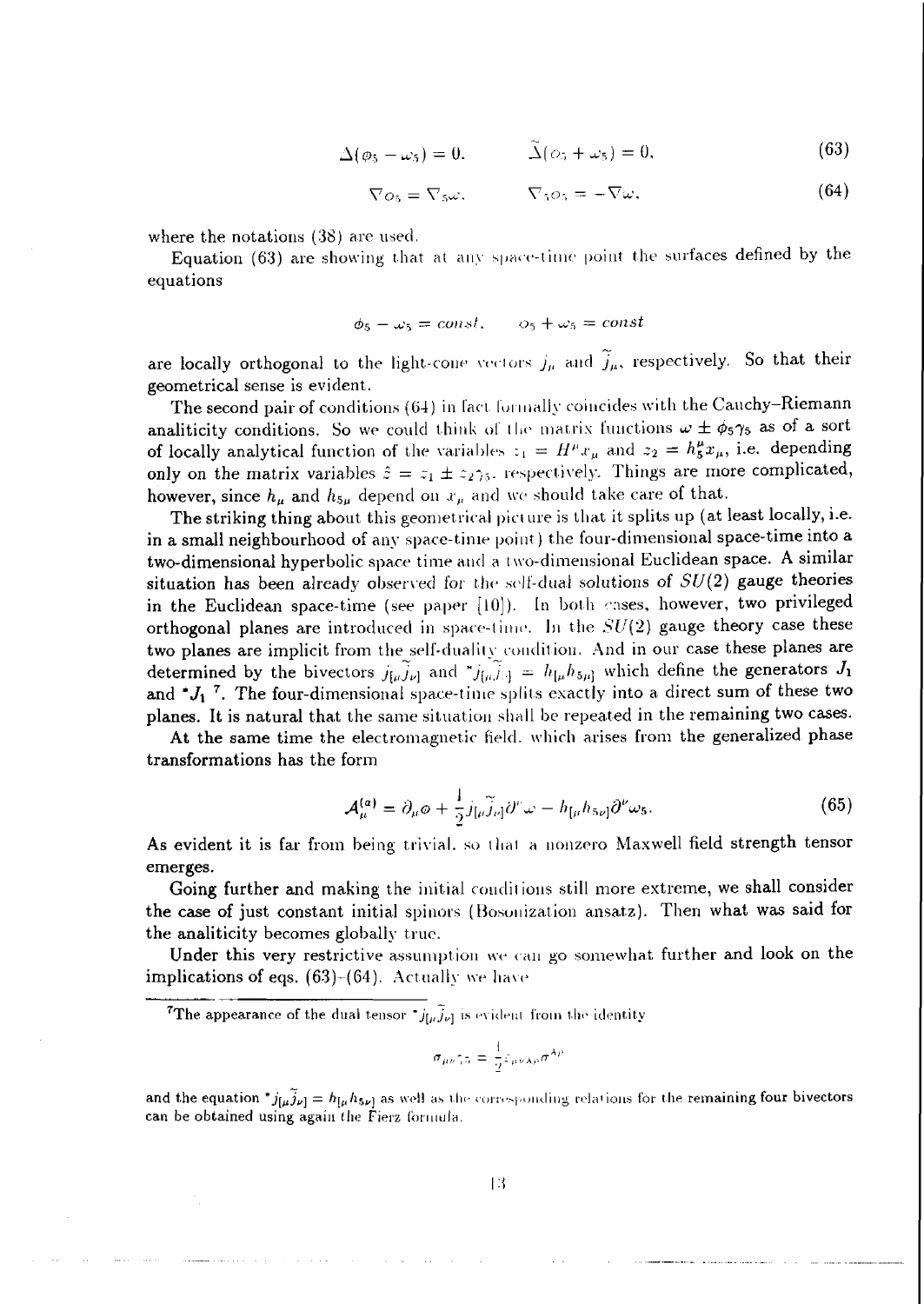$$
\Box_y \phi_5 = \Box_y \omega_5 = 0, \qquad \Box_y = \Delta \tilde{\Delta}, \qquad (66)
$$

$$
\Delta_z \phi_5 = \Delta_z \omega = 0, \qquad \Delta_z = \frac{\partial^2}{\partial z_1^2} + \frac{\partial^2}{\partial z_2^2}, \Box = \Delta \widetilde{\Delta} - \Delta_z. \tag{67}
$$

To specify further these functions we have to use the Maxwell equation, which we shall do in the next section.

#### 4.2 Case B

The consistency condition now reads

$$
\partial_{\mu}\phi_{5} = \frac{1}{2}(j+\tilde{j})_{\mu}h_{\nu\bar{j}}\partial^{\nu}\omega + \frac{1}{2}(j-\tilde{j})_{\mu}h_{5\nu\bar{j}}\partial^{\nu}\omega.
$$
 (68)

To make things still more transparent, however, il is convenient to introduce a new orthonormal tetrad through the combinations

$$
j_{\mu}^{\pm} = \frac{1}{2}(j + \tilde{j})_{\mu} \pm h_{\mu}, \quad h_{\mu} = \frac{1}{2}(j - \tilde{j})_{\mu}, \quad h_{5\mu} = h_{5\mu}.
$$
 (69)

Then projecting the consistency conditions  $(65)$  on the directions of the new tetrad vectors we obtain

$$
\Delta_{+}(\phi_{5}-\omega_{5})=0.\qquad \Delta_{+}(\phi_{5}+\omega_{5})=0.
$$
\n(70)

$$
\nabla_1 \omega = \nabla_2 \omega_3, \qquad \nabla_2 \omega = -\nabla_1 \omega_5.
$$
 (71)

where we have introduced the notations

$$
\Delta_{\pm} = j_{\mu}^{\pm} \partial^{\mu}, \quad \nabla_{1} = h_{\mu} \partial^{\mu}, \quad \nabla_{2} = h_{5\mu} \partial^{\mu}.
$$
 (72)

So we see that equations (70)–(71) formally coincide with equations (63)–(64) and everything said about the geometric sense of the first pair can be literally repeated here too.

The electromagnetic field in that case has the form

$$
\mathcal{A}_{\mu}^{(b)} = \partial_{\mu}\phi - \frac{1}{2}(j+\tilde{j})_{\mu}h_{\nu j}\partial^{\nu}\omega + \frac{1}{2}(j-\tilde{j})_{\mu}h_{5\nu j}\partial^{\nu}\omega_{5}.
$$
 (73)

And evidently it is a nontrivial vector field (i.e. leading to a nonzero Maxwell field strength tensor).

#### 4.3 Case C

 $\hat{z}^{(1)}$  and  $\hat{z}^{(2)}$  are all the topology MS ([]]  $\hat{\Phi}$  Such as

"那"

Now the consistency condition is

$$
\partial_{\mu}\phi_{5} = -\frac{1}{2}(j-\tilde{j})_{\mu}h_{\nu\bar{j}}\partial^{\nu}\omega + \frac{1}{2}(j+\tilde{j})_{\mu}h_{5\nu\bar{j}}\partial^{\nu}\omega_{5}
$$
(74)

أنسسسس الرابات الحرارة المراقب

As in the provious case B we introduce a new light-cone tetrad, but now through the combinations

 $\alpha = \kappa \omega$  .

 $\overline{\Theta}$  ,  $\overline{\Theta}$  ,  $\overline{\Theta}$  ,  $\overline{\Theta}$  ,  $\overline{\Theta}$  ,  $\overline{\Theta}$  ,  $\overline{\Theta}$  ,  $\overline{\Theta}$  ,  $\overline{\Theta}$  ,  $\overline{\Theta}$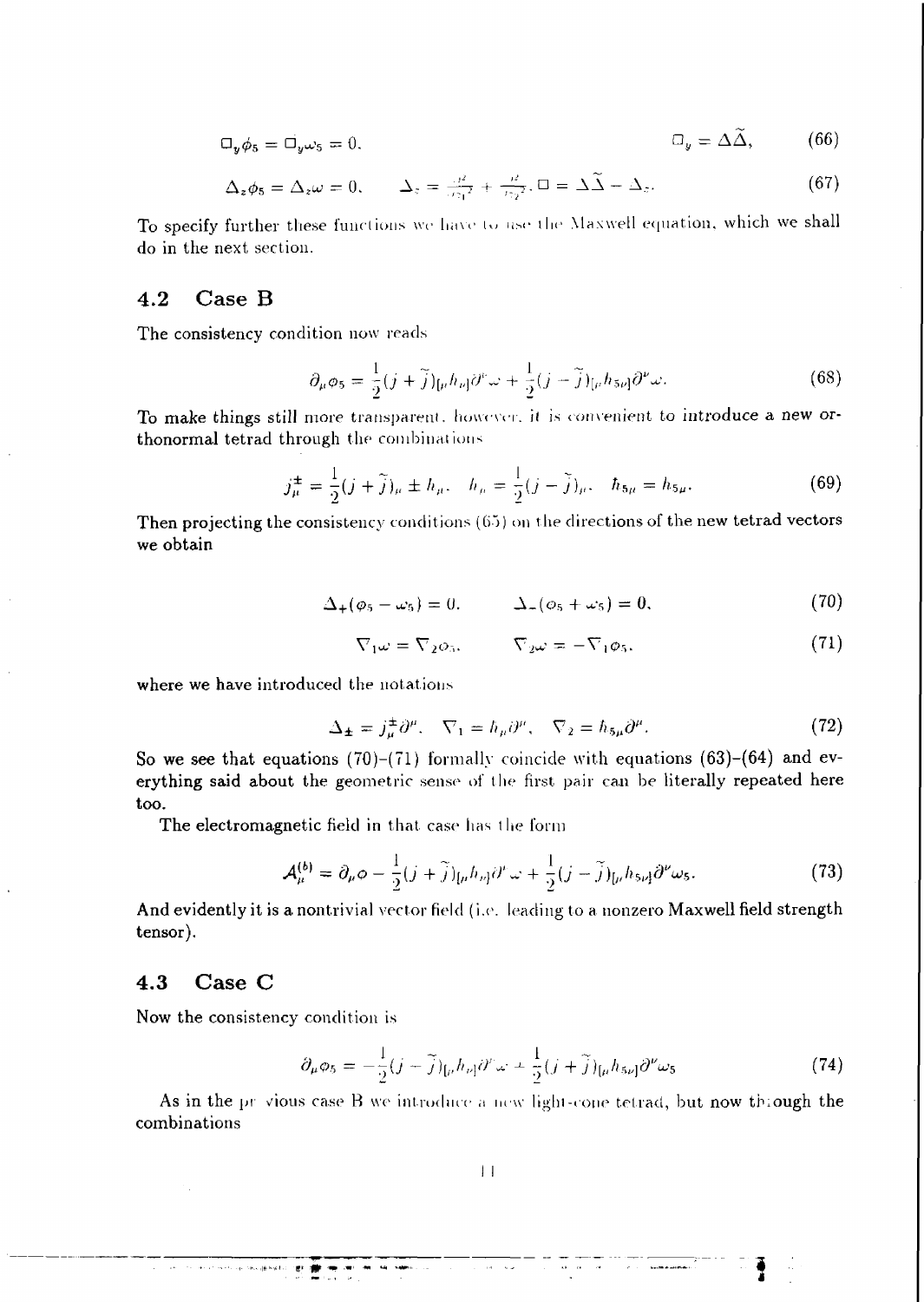$$
j^{\pm}_{\mu} = \frac{1}{2}(j + \tilde{j})_{\mu} \pm h_{5\mu}, \quad h_{\mu} = \frac{1}{2}(j - \tilde{j})_{\mu}, \quad h_{5\mu} = h_{\mu}.
$$
 (75)

Projecting the consistency conditions on this new tetrad we obtain

$$
\Delta_+(\varphi_5 - \omega_5) = 0. \qquad \Delta_-(\varphi_5 + \omega_5) = 0. \tag{76}
$$

$$
\nabla_1 \phi_5 = \nabla_2 \omega, \qquad \nabla_2 \phi_5 = -\nabla_1 \omega. \tag{77}
$$

where

$$
\Delta_{\pm} = j_{\mu}^{\pm} \partial^{\mu}, \quad \nabla_{\pm} = h_{\mu} \partial^{\mu}, \quad \nabla_{2} = \hbar_{5\mu} \partial^{\mu}.
$$
 (78)

Then since equations (76)–(77) formally coincide with (63)–(64) (and (71)–(72) respectively) everything said before on occasion of iliese equations is still true in case C too.

The electromagnetic field is now

$$
\mathcal{A}_{\mu}^{(c)} = A_{\mu} + \partial_{\mu}\phi - \frac{1}{2}(j + \tilde{j})_{\mu}h_{5\nu\bar{j}}\partial^{\nu}\omega - \frac{1}{2}(j - \tilde{j})_{\mu}h_{\nu\bar{j}}\partial^{\nu}\omega_{5}
$$
(79)

**and** it is evidently nontrivial.

**Finally** we should note that the electromagnetic fields defined by formulae (65), (73) and (79) remain still nontrivial even if the initial spinors and therefore their light-cone **tetrad** become constant.

#### 5 The Maxwell equation in the Bosonization ansatz

**In this** section we shall consider the Maxwell equation in the Lorentz gauge, i.e.

$$
\Box \mathcal{A}_{\mu} = \epsilon J'_{\mu} \tag{80}
$$

$$
\partial^{\mu} \mathcal{A}_{\mu} = 0. \tag{81}
$$

where the  $J'_{\mu}$  denotes the transformed current.

We shall discuss the case only, when a Bosonization ansatz is assumed (the initial **Majorana** spinors are constant), the spinor mass is zero and the initial **electromagnetic field is zero. This would** give us the possibility to use the results of the previous section.

**Then** the gauge fixing equation (81) just leads to the condition

$$
\Box \phi = 0.
$$

One can readily see from formulae (65). (73) and (79) that under the assumptions made above the remaining parts of the corresponding expressions for the electromagnetic field automatically satisfy the Lorentz condition.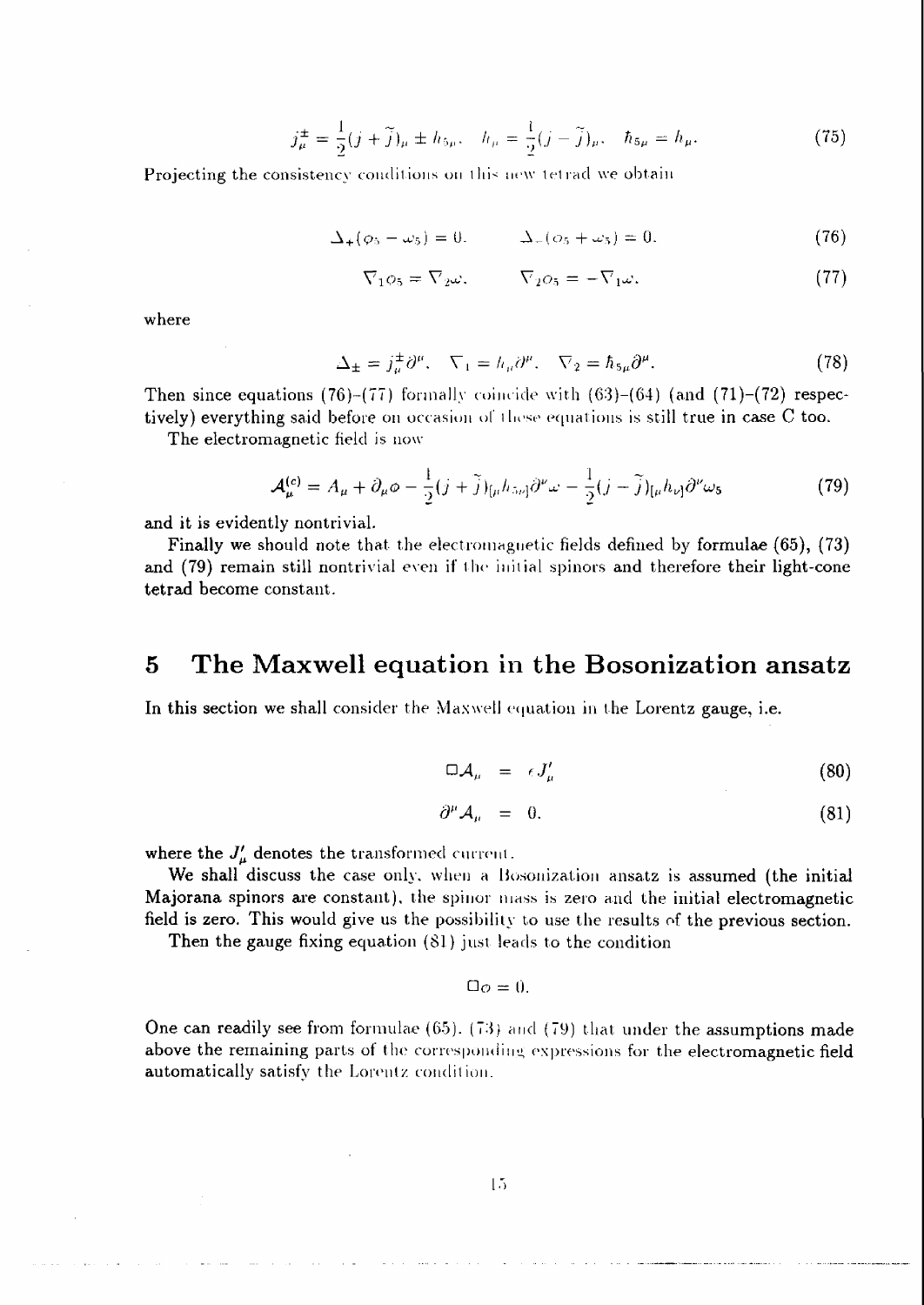#### Case A and B  $5.1$

Having in mind the explicit form of the electromagnetic field and the current (see formulae (65) and (45), respectively) we can project eq.  $(79)$  on the directions of the tetrad vectors to write it by components

$$
\widetilde{\Delta}\Box_{\mu}\omega = 2Re\cosh 2\epsilon(\phi_5 + \omega_5). \tag{82}
$$

$$
\Delta \Box_{g} \omega = -2Re \cosh 2\epsilon (\phi_5 - \omega_5). \tag{83}
$$

$$
\nabla_5 \Delta_5 \omega_5 = -2R \sin 2\epsilon \omega \cosh 2\epsilon \varphi_5 \tag{84}
$$

$$
\nabla \Delta_z \omega_5 = 2R\cos 2\omega \sinh 2\omega_5. \tag{85}
$$

Here the notations (38) and (66) (67) are used. Now we can use the relations (63)-(64) and  $(66)-(67)$  to show that

$$
\nabla \Box_y \omega = -\nabla_5 \Box_y \phi_5 = 0, \quad \nabla_5 \Box_y \omega = \nabla \Box_y \phi_5 = 0.
$$

Then applying the differential operators  $\nabla$  and  $\nabla_5$  on the equations (82)–(83) we see that we must have

$$
\nabla(\phi_5 \pm \omega_5) = 0, \quad \nabla_5(\phi_5 \pm \omega_5) = 0.
$$

So neither  $\phi_5$  nor  $\omega_5$  depend on the variables  $z_{1,2}$ . Therefore the left hand sides of equations (84)-(85) are zero and therefore we have

$$
\sin 2\epsilon\omega\cosh 2\epsilon\phi_5 = 0, \quad \cos 2\epsilon\omega\sinh 2\epsilon\phi_5 = 0.
$$

The only solution of these two equations is  $\phi_5 = 0$ .  $\omega = \pm k\pi$ ,  $(k = 0, 1, 2, ...)$ . But then equations (63) implies that  $\omega_5$  does not depend on the other two coordiantes too. So it is just a constant and so are  $\omega$  and  $\phi_5$ . Thus the only true function is the gauge function  $\phi$  itself, but this is trivial.

So we see that the extreme initial conditions imposed by the Bosonization ansatz totally ruin the nice construction of eq. (65). The electromagnetic field becomes a pure gauge.

The same thing happens in case B. Here we can use the modified light-cone tetrad (69) to project the Maxwell equation (79) on the directions of the tetrad vectors. And since all four components of the current are still nonzero we come to the same conclusion.

#### 5.2  $Case C$

In this case the current has only two nonzero components and we might hope that the catastrophy of the previous two cases can be at least partially avoided. We shall use the "rotated" tetrad (75) to write down the current in the explicitly two-component form

$$
J_{\mu}^{(c)} = R\{j_{\mu}^+e^{2\epsilon(\omega_1 - \omega_2)} + \tilde{j}_{\mu}^-e^{2\epsilon(\omega_2 + \omega_3)}\}.
$$
 (86)

In these notations the electromagnetic field is written as

$$
\mathcal{A}_{\mu}^{(c)} = \partial_{\mu} + j_{[\mu}^+ j_{\nu]}^- \partial^{\nu} \omega - h_{[\mu} h_{5\nu]} \partial^{\nu} \omega_5.
$$
 (87)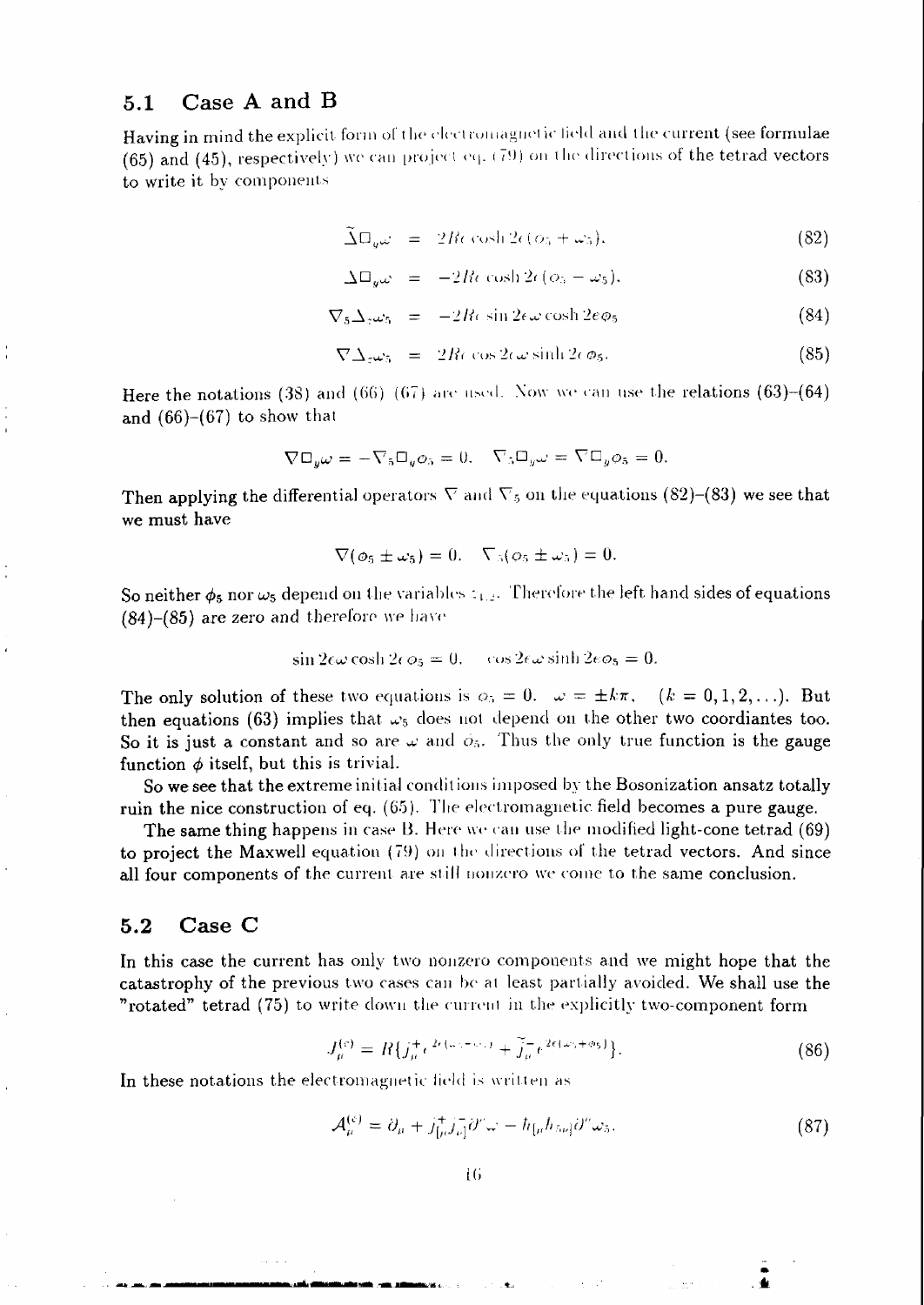As we can see its form formally coincides with that of eq. (65). So the same analysis as in case  $A$  can start to give us the conditions

$$
\nabla_{1,2}\phi_5 = \nabla_{1,2}\omega_5 = 0. \tag{88}
$$

Thus the third term in (87) is zero. Bui the analogy breaks up from here on because the current does not contain the other two components corresponding to  $\hbar_u$  and  $\hbar_{5\mu}$ . So that the remaining two equations are automatically satisfied due to eqs. (88). Thus the problem actually becomes two-dimensional (if we neglect the gauge function  $\phi$  which is inessential). The relevant two components of the Maxwell equation read

$$
\Delta^2_-\Delta_+\omega = eRe^{2\epsilon(\omega_5-\omega_5)}.
$$
 (89)

$$
\Delta_+^2 \Delta_+ \omega = -\epsilon R \epsilon^{2\epsilon(\omega_3 + \phi_3)}.
$$
\n(90)

Now having in mind the consistency conditions (76)-(77) and the condition (88) it is clear that either of the fuctions ( $\omega_5 \mp \omega_5$ ) depends on one variable only. Namely, we have

$$
(\omega_5 \mp \phi_5) = \Pi_{\pm}(y_{\mp}).
$$

where

$$
y_{\mp} = j_{\mu}^{\mp} x^{\mu}
$$

Then evidently the solution of equations  $(89)-(90)$  is written in the form

$$
\omega(y_+, y_-) = \epsilon R \left\{ y_+ \int_0^{y_-} ds \int_0^z dt e^{2\epsilon W_- (t)} -y_- \int_0^{y_+} ds \int_0^s dt e^{2\epsilon W_+ (t)} \right\} + F_-(y_-) + F_+(y_+), \tag{91}
$$

where  $F_{\pm}(y_{\mp})$  are "constants" of integration and as  $W_{\mp}(y_{\mp})$  are arbitrary functions of their arguments. So in this case the analysis is held to its very end.

Thus we have finally the following expressions for the electromagnetic and the spinor fields, respectively

$$
\mathcal{A}_{\mu}^{(c)}=\partial_{\mu}\phi+j_{[\mu}^{+}j_{\nu]}^{-}\partial^{\nu}\omega
$$

and

$$
\Psi' = \exp\{i\epsilon\phi - \epsilon W_+(1 - i\gamma_5) - \epsilon W_-(1 + i\gamma_5) - \epsilon\omega\gamma_5\}(\chi + i\eta),
$$

where  $\omega(y_+,y_-)$  is defined by eq. (91). If  $_{\tau(y_{\tau})}$  are arbitrary functions of their arguments and  $\phi(x)$  satisfies the equation (81).

 $17$